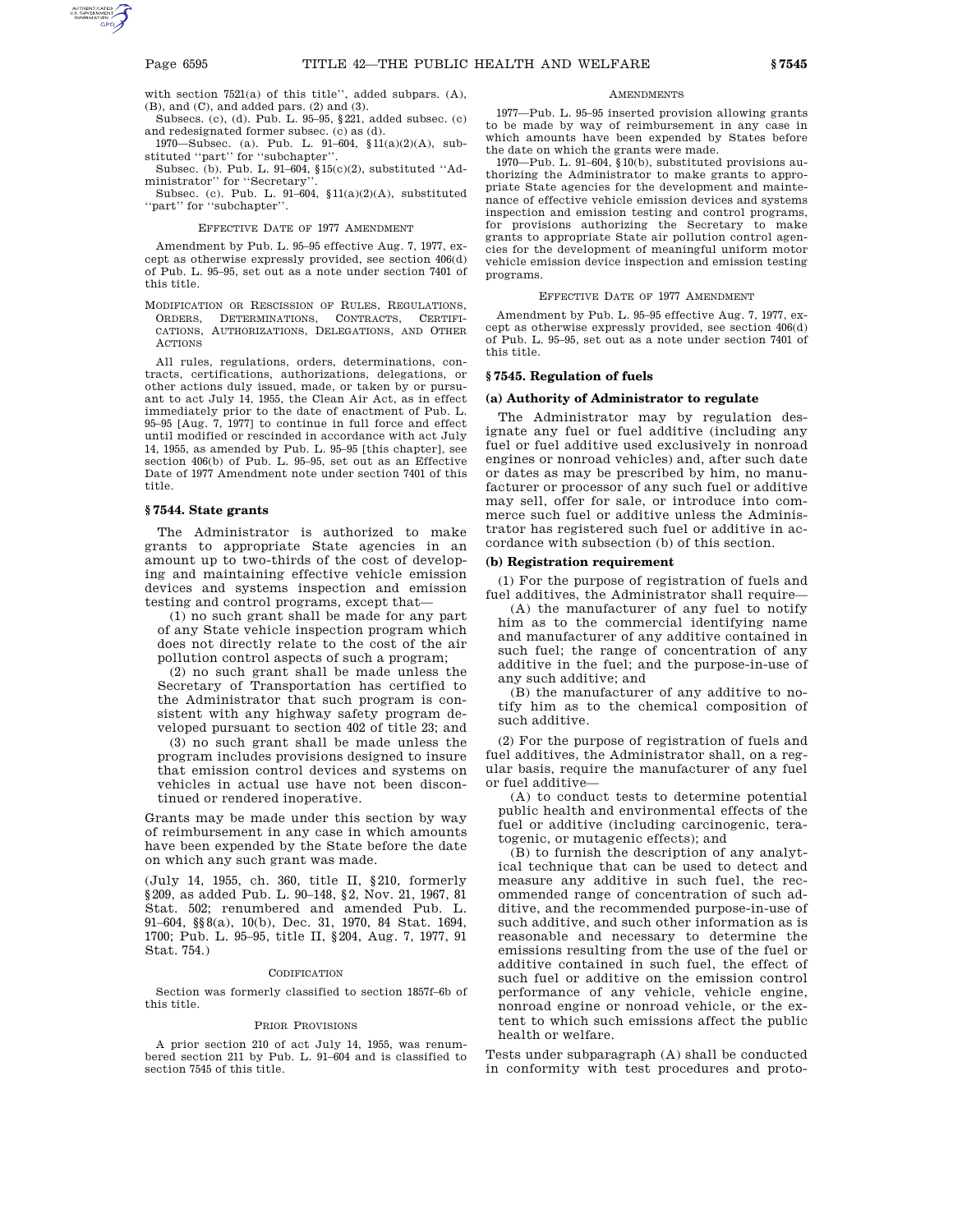cols established by the Administrator. The result of such tests shall not be considered confidential.

(3) Upon compliance with the provision of this subsection, including assurances that the Administrator will receive changes in the information required, the Administrator shall register such fuel or fuel additive.

(4) STUDY ON CERTAIN FUEL ADDITIVES AND BLENDSTOCKS.—

(A) IN GENERAL.—Not later than 2 years after August 8, 2005, the Administrator shall—

(i) conduct a study on the effects on public health (including the effects on children, pregnant women, minority or low-income communities, and other sensitive populations), air quality, and water resources of increased use of, and the feasibility of using as substitutes for methyl tertiary butyl ether in gasoline—

(I) ethyl tertiary butyl ether;

(II) tertiary amyl methyl ether;

(III) di-isopropyl ether;

(IV) tertiary butyl alcohol;

(V) other ethers and heavy alcohols, as determined by then<sup>1</sup> Administrator;

(VI) ethanol;

(VII) iso-octane; and (VIII) alkylates; and

(ii) conduct a study on the effects on public health (including the effects on children, pregnant women, minority or low-income communities, and other sensitive populations), air quality, and water resources of the adjustment for ethanol-blended reformulated gasoline to the volatile organic compounds performance requirements that are applicable under paragraphs (1) and (3) of subsection (k) of this section; and

(iii) submit to the Committee on Environment and Public Works of the Senate and the Committee on Energy and Commerce of the House of Representatives a report describing the results of the studies under clauses (i) and (ii).

(B) CONTRACTS FOR STUDY.—In carrying out this paragraph, the Administrator may enter into one or more contracts with nongovernmental entities such as—

(i) the national energy laboratories; and

(ii) institutions of higher education (as defined in section 1001 of title 20).

### **(c) Offending fuels and fuel additives; control; prohibition**

(1) The Administrator may, from time to time on the basis of information obtained under subsection (b) of this section or other information available to him, by regulation, control or prohibit the manufacture, introduction into commerce, offering for sale, or sale of any fuel or fuel additive for use in a motor vehicle, motor vehicle engine, or nonroad engine or nonroad vehicle if, in the judgment of the Administrator. any fuel or fuel additive or any emission product of such fuel or fuel additive causes, or contributes, to air pollution or water pollution (including any degradation in the quality of ground-

water) that may reasonably be anticipated to endanger the public health or welfare, or (B)<sup>2</sup> if emission products of such fuel or fuel additive will impair to a significant degree the performance of any emission control device or system which is in general use, or which the Administrator finds has been developed to a point where in a reasonable time it would be in general use were such regulation to be promulgated.

(2)(A) No fuel, class of fuels, or fuel additive may be controlled or prohibited by the Administrator pursuant to clause (A) of paragraph (1) except after consideration of all relevant medical and scientific evidence available to him, including consideration of other technologically or economically feasible means of achieving emission standards under section 7521 of this title.

(B) No fuel or fuel additive may be controlled or prohibited by the Administrator pursuant to clause (B) of paragraph (1) except after consideration of available scientific and economic data, including a cost benefit analysis comparing emission control devices or systems which are or will be in general use and require the proposed control or prohibition with emission control devices or systems which are or will be in general use and do not require the proposed control or prohibition. On request of a manufacturer of motor vehicles, motor vehicle engines, fuels, or fuel additives submitted within 10 days of notice of proposed rulemaking, the Administrator shall hold a public hearing and publish findings with respect to any matter he is required to consider under this subparagraph. Such findings shall be published at the time of promulgation of final regulations.

(C) No fuel or fuel additive may be prohibited by the Administrator under paragraph (1) unless he finds, and publishes such finding, that in his judgment such prohibition will not cause the use of any other fuel or fuel additive which will produce emissions which will endanger the public health or welfare to the same or greater degree than the use of the fuel or fuel additive proposed to be prohibited.

(3)(A) For the purpose of obtaining evidence and data to carry out paragraph (2), the Administrator may require the manufacturer of any motor vehicle or motor vehicle engine to furnish any information which has been developed concerning the emissions from motor vehicles resulting from the use of any fuel or fuel additive, or the effect of such use on the performance of any emission control device or system.

(B) In obtaining information under subparagraph (A), section 7607(a) of this title (relating to subpenas) shall be applicable.

 $(4)(\overline{A})$  Except as otherwise provided in subparagraph (B) or (C), no State (or political subdivision thereof) may prescribe or attempt to enforce, for purposes of motor vehicle emission control, any control or prohibition respecting any characteristic or component of a fuel or fuel additive in a motor vehicle or motor vehicle engine—

(i) if the Administrator has found that no control or prohibition of the characteristic or component of a fuel or fuel additive under paragraph (1) is necessary and has published his finding in the Federal Register, or

<sup>1</sup>So in original. Probably should be ''the''. 2So in original. Par. (1) does not contain a cl. (A).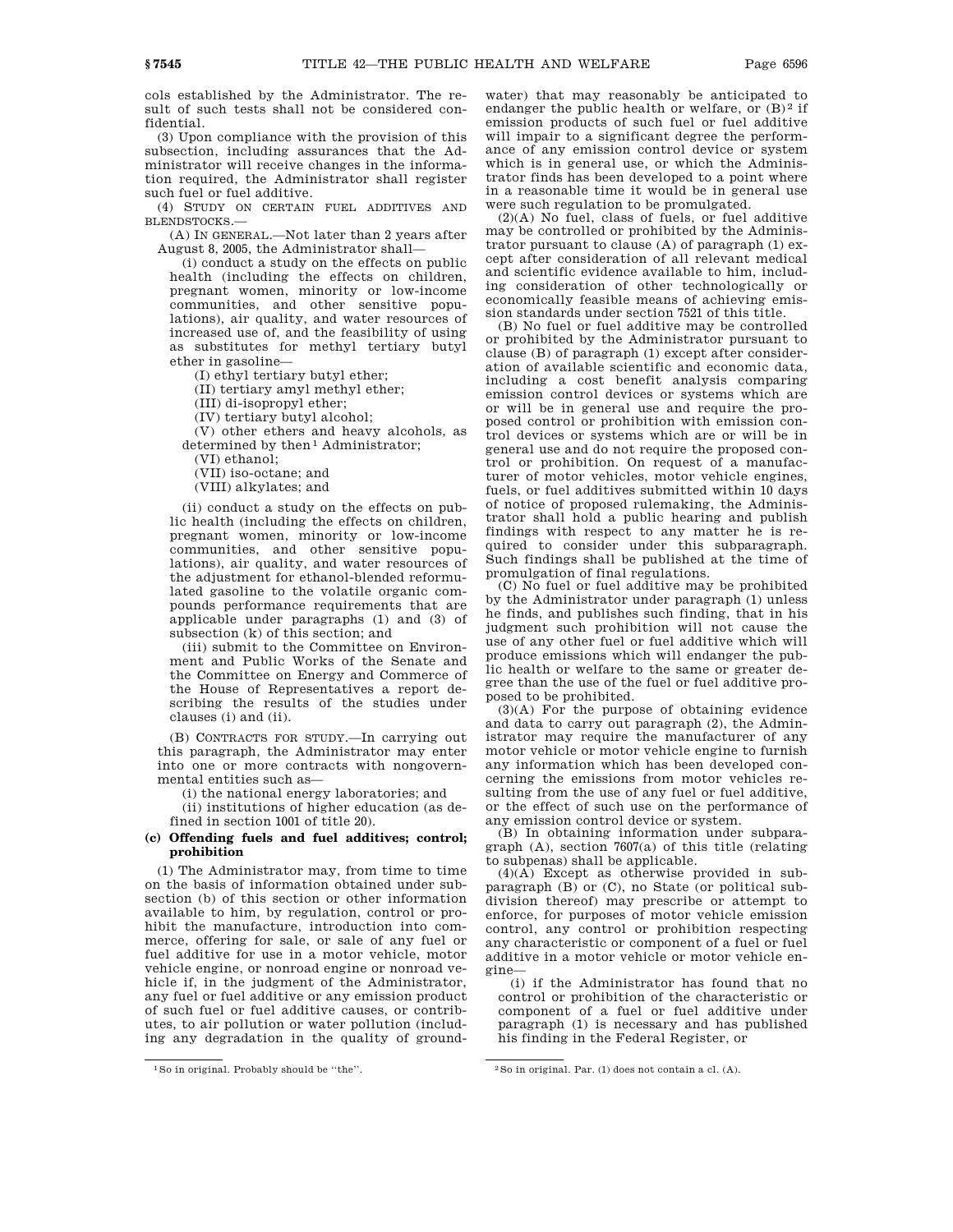(ii) if the Administrator has prescribed under paragraph (1) a control or prohibition applicable to such characteristic or component of a fuel or fuel additive, unless State prohibition or control is identical to the prohibition or control prescribed by the Administrator.

(B) Any State for which application of section 7543(a) of this title has at any time been waived under section 7543(b) of this title may at any time prescribe and enforce, for the purpose of motor vehicle emission control, a control or prohibition respecting any fuel or fuel additive.

(C)(i) A State may prescribe and enforce, for purposes of motor vehicle emission control, a control or prohibition respecting the use of a fuel or fuel additive in a motor vehicle or motor vehicle engine if an applicable implementation plan for such State under section 7410 of this title so provides. The Administrator may approve such provision in an implementation plan, or promulgate an implementation plan containing such a provision, only if he finds that the State control or prohibition is necessary to achieve the national primary or secondary ambient air quality standard which the plan implements. The Administrator may find that a State control or prohibition is necessary to achieve that standard if no other measures that would bring about timely attainment exist, or if other measures exist and are technically possible to implement, but are unreasonable or impracticable. The Administrator may make a finding of necessity under this subparagraph even if the plan for the area does not contain an approved demonstration of timely attainment.

(ii) The Administrator may temporarily waive a control or prohibition respecting the use of a fuel or fuel additive required or regulated by the Administrator pursuant to subsection (c), (h), (i), (k), or (m) of this section or prescribed in an applicable implementation plan under section 7410 of this title approved by the Administrator under clause (i) of this subparagraph if, after consultation with, and concurrence by, the Secretary of Energy, the Administrator determines that—

(I) extreme and unusual fuel or fuel additive supply circumstances exist in a State or region of the Nation which prevent the distribution of an adequate supply of the fuel or fuel additive to consumers;

(II) such extreme and unusual fuel and fuel additive supply circumstances are the result of a natural disaster, an Act of God, a pipeline or refinery equipment failure, or another event that could not reasonably have been foreseen or prevented and not the lack of prudent planning on the part of the suppliers of the fuel or fuel additive to such State or region; and

(III) it is in the public interest to grant the waiver (for example, when a waiver is necessary to meet projected temporary shortfalls in the supply of the fuel or fuel additive in a State or region of the Nation which cannot otherwise be compensated for).

(iii) If the Administrator makes the determinations required under clause (ii), such a temporary extreme and unusual fuel and fuel additive supply circumstances waiver shall be permitted only if—

(I) the waiver applies to the smallest geographic area necessary to address the extreme and unusual fuel and fuel additive supply circumstances;

(II) the waiver is effective for a period of 20 calendar days or, if the Administrator determines that a shorter waiver period is adequate, for the shortest practicable time period necessary to permit the correction of the extreme and unusual fuel and fuel additive supply circumstances and to mitigate impact on air quality;

(III) the waiver permits a transitional period, the exact duration of which shall be determined by the Administrator (but which shall be for the shortest practicable period), after the termination of the temporary waiver to permit wholesalers and retailers to blend down their wholesale and retail inventory;

(IV) the waiver applies to all persons in the motor fuel distribution system; and

(V) the Administrator has given public notice to all parties in the motor fuel distribution system, and local and State regulators, in the State or region to be covered by the waiver.

The term ''motor fuel distribution system'' as used in this clause shall be defined by the Administrator through rulemaking.

(iv) Within 180 days of August 8, 2005, the Administrator shall promulgate regulations to implement clauses (ii) and (iii).

 $(v)$ <sup>3</sup> Nothing in this subparagraph shall-

(I) limit or otherwise affect the application of any other waiver authority of the Administrator pursuant to this section or pursuant to a regulation promulgated pursuant to this section; and

(II) subject any State or person to an enforcement action, penalties, or liability solely arising from actions taken pursuant to the issuance of a waiver under this subparagraph.

 $(v)(I)^3$  The Administrator shall have no authority, when considering a State implementation plan or a State implementation plan revision, to approve under this paragraph any fuel included in such plan or revision if the effect of such approval increases the total number of fuels approved under this paragraph as of September 1, 2004, in all State implementation plans.

(II) The Administrator, in consultation with the Secretary of Energy, shall determine the total number of fuels approved under this paragraph as of September 1, 2004, in all State implementation plans and shall publish a list of such fuels, including the States and Petroleum Administration for Defense District in which they are used, in the Federal Register for public review and comment no later than 90 days after August 8, 2005.

(III) The Administrator shall remove a fuel from the list published under subclause (II) if a fuel ceases to be included in a State implementation plan or if a fuel in a State implementation plan is identical to a Federal fuel formula-

<sup>3</sup>So in original. Two cls. (v) have been enacted.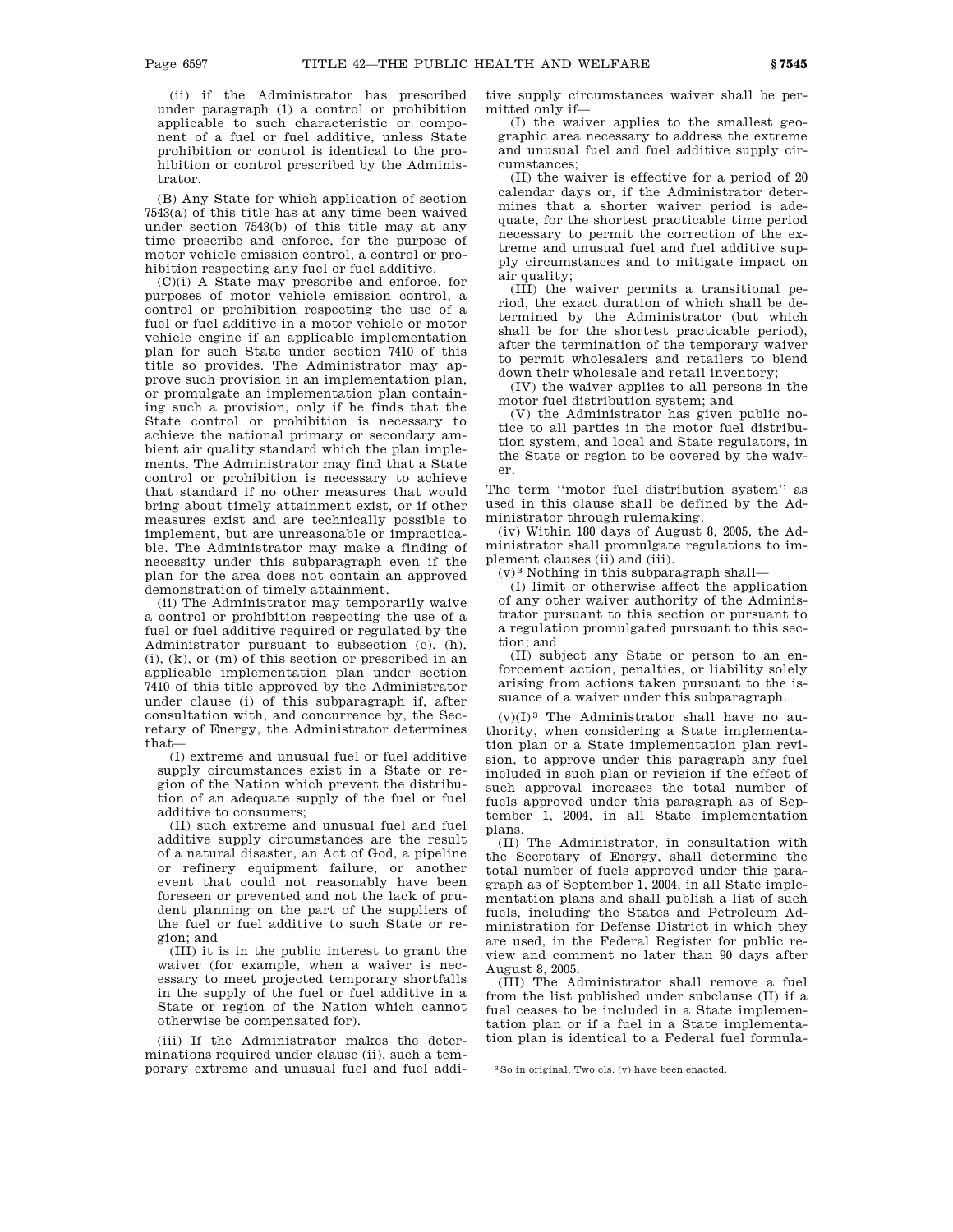tion implemented by the Administrator, but the Administrator shall not reduce the total number of fuels authorized under the list published under subclause (II).

(IV) Subclause (I) shall not limit the Administrator's authority to approve a control or prohibition respecting any new fuel under this paragraph in a State implementation plan or revision to a State implementation plan if such new fuel—

(aa) completely replaces a fuel on the list published under subclause (II); or

(bb) does not increase the total number of fuels on the list published under subclause (II) as of September 1, 2004.

In the event that the total number of fuels on the list published under subclause (II) at the time of the Administrator's consideration of a control or prohibition respecting a new fuel is lower than the total number of fuels on such list as of September 1, 2004, the Administrator may approve a control or prohibition respecting a new fuel under this subclause if the Administrator, after consultation with the Secretary of Energy, publishes in the Federal Register after notice and comment a finding that, in the Administrator's judgment, such control or prohibition respecting a new fuel will not cause fuel supply or distribution interruptions or have a significant adverse impact on fuel producibility in the affected area or contiguous areas.

(V) The Administrator shall have no authority under this paragraph, when considering any particular State's implementation plan or a revision to that State's implementation plan, to approve any fuel unless that fuel was, as of the date of such consideration, approved in at least one State implementation plan in the applicable Petroleum Administration for Defense District. However, the Administrator may approve as part of a State implementation plan or State implementation plan revision a fuel with a summertime Reid Vapor Pressure of 7.0 psi. In no event shall such approval by the Administrator cause an increase in the total number of fuels on the list published under subclause (II).

(VI) Nothing in this clause shall be construed to have any effect regarding any available authority of States to require the use of any fuel additive registered in accordance with subsection (b) of this section, including any fuel additive registered in accordance with subsection (b) of this section after August 8, 2005.

# **(d) Penalties and injunctions**

### **(1) Civil penalties**

Any person who violates subsection (a), (f), (g), (k), (*l*), (m), (n), or (*o*) of this section or the regulations prescribed under subsection (c), (h), (i), (k), (*l*), (m), (n), or (*o*) of this section or who fails to furnish any information or conduct any tests required by the Administrator under subsection (b) of this section shall be liable to the United States for a civil penalty of not more than the sum of \$25,000 for every day of such violation and the amount of economic benefit or savings resulting from the violation. Any violation with respect to a regulation prescribed under subsection (c), (k), (*l*), (m), or (*o*) of this section which establishes a regulatory standard based upon a multiday averaging period shall constitute a separate day of violation for each and every day in the averaging period. Civil penalties shall be assessed in accordance with subsections (b) and (c) of section 7524 of this title.

### **(2) Injunctive authority**

The district courts of the United States shall have jurisdiction to restrain violations of subsections (a), (f), (g), (k), (*l*), (m), (n), and (*o*) of this section and of the regulations prescribed under subsections (c), (h), (i), (k), (*l*), (m), (n), and (*o*) of this section, to award other appropriate relief, and to compel the furnishing of information and the conduct of tests required by the Administrator under subsection (b) of this section. Actions to restrain such violations and compel such actions shall be brought by and in the name of the United States. In any such action, subpoenas for witnesses who are required to attend a district court in any district may run into any other district.

#### **(e) Testing of fuels and fuel additives**

(1) Not later than one year after August 7, 1977, and after notice and opportunity for a public hearing, the Administrator shall promulgate regulations which implement the authority under subsection  $(b)(2)(\overline{A})$  and  $(B)$  of this section with respect to each fuel or fuel additive which is registered on the date of promulgation of such regulations and with respect to each fuel or fuel additive for which an application for registration is filed thereafter.

(2) Regulations under subsection (b) of this section to carry out this subsection shall require that the requisite information be provided to the Administrator by each such manufacturer—

(A) prior to registration, in the case of any fuel or fuel additive which is not registered on the date of promulgation of such regulations; or

(B) not later than three years after the date of promulgation of such regulations, in the case of any fuel or fuel additive which is registered on such date.

(3) In promulgating such regulations, the Administrator may—

(A) exempt any small business (as defined in such regulations) from or defer or modify the requirements of, such regulations with respect to any such small business;

(B) provide for cost-sharing with respect to the testing of any fuel or fuel additive which is manufactured or processed by two or more persons or otherwise provide for shared responsibility to meet the requirements of this section without duplication; or

(C) exempt any person from such regulations with respect to a particular fuel or fuel additive upon a finding that any additional testing of such fuel or fuel additive would be duplicative of adequate existing testing.

#### **(f) New fuels and fuel additives**

(1)(A) Effective upon March 31, 1977, it shall be unlawful for any manufacturer of any fuel or fuel additive to first introduce into commerce, or to increase the concentration in use of, any fuel or fuel additive for general use in light duty motor vehicles manufactured after model year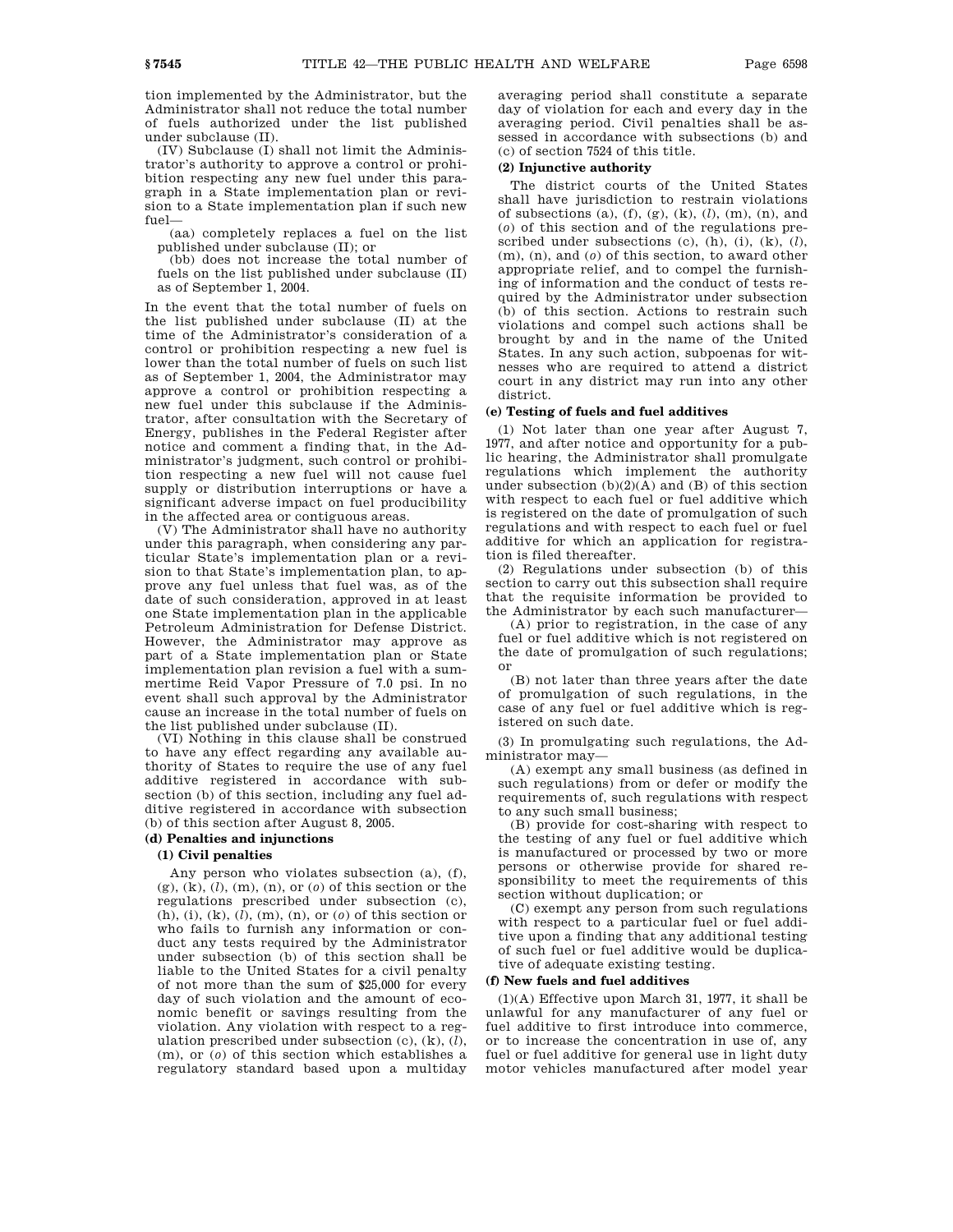1974 which is not substantially similar to any fuel or fuel additive utilized in the certification of any model year 1975, or subsequent model year, vehicle or engine under section 7525 of this title.

(B) Effective upon November 15, 1990, it shall be unlawful for any manufacturer of any fuel or fuel additive to first introduce into commerce, or to increase the concentration in use of, any fuel or fuel additive for use by any person in motor vehicles manufactured after model year 1974 which is not substantially similar to any fuel or fuel additive utilized in the certification of any model year 1975, or subsequent model year, vehicle or engine under section 7525 of this title.

(2) Effective November 30, 1977, it shall be unlawful for any manufacturer of any fuel to introduce into commerce any gasoline which contains a concentration of manganese in excess of .0625 grams per gallon of fuel, except as otherwise provided pursuant to a waiver under paragraph (4).

(3) Any manufacturer of any fuel or fuel additive which prior to March 31, 1977, and after January 1, 1974, first introduced into commerce or increased the concentration in use of a fuel or fuel additive that would otherwise have been prohibited under paragraph (1)(A) if introduced on or after March 31, 1977 shall, not later than September 15, 1978, cease to distribute such fuel or fuel additive in commerce. During the period beginning 180 days after August 7, 1977, and before September 15, 1978, the Administrator shall prohibit, or restrict the concentration of any fuel additive which he determines will cause or contribute to the failure of an emission control device or system (over the useful life of any vehicle in which such device or system is used) to achieve compliance by the vehicle with the emission standards with respect to which it has been certified under section 7525 of this title.

(4) The Administrator, upon application of any manufacturer of any fuel or fuel additive, may waive the prohibitions established under paragraph (1) or (3) of this subsection or the limitation specified in paragraph (2) of this subsection, if he determines that the applicant has established that such fuel or fuel additive or a specified concentration thereof, and the emission products of such fuel or fuel additive or specified concentration thereof, will not cause or contribute to a failure of any emission control device or system (over the useful life of the motor vehicle, motor vehicle engine, nonroad engine or nonroad vehicle in which such device or system is used) to achieve compliance by the vehicle or engine with the emission standards with respect to which it has been certified pursuant to sections 7525 and 7547(a) of this title. The Administrator shall take final action to grant or deny an application submitted under this paragraph, after public notice and comment, within 270 days of the receipt of such an application.

(5) No action of the Administrator under this section may be stayed by any court pending judicial review of such action.

#### **(g) Misfueling**

(1) No person shall introduce, or cause or allow the introduction of, leaded gasoline into any motor vehicle which is labeled ''unleaded gasoline only,'' which is equipped with a gasoline tank filler inlet designed for the introduction of unleaded gasoline, which is a 1990 or later model year motor vehicle, or which such person knows or should know is a vehicle designed solely for the use of unleaded gasoline.

(2) Beginning October 1, 1993, no person shall introduce or cause or allow the introduction into any motor vehicle of diesel fuel which such person knows or should know contains a concentration of sulfur in excess of 0.05 percent (by weight) or which fails to meet a cetane index minimum of 40 or such equivalent alternative aromatic level as prescribed by the Administrator under subsection (i)(2) of this section.

# **(h) Reid Vapor Pressure requirements**

# **(1) Prohibition**

Not later than 6 months after November 15, 1990, the Administrator shall promulgate regulations making it unlawful for any person during the high ozone season (as defined by the Administrator) to sell, offer for sale, dispense, supply, offer for supply, transport, or introduce into commerce gasoline with a Reid Vapor Pressure in excess of 9.0 pounds per square inch (psi). Such regulations shall also establish more stringent Reid Vapor Pressure standards in a nonattainment area as the Administrator finds necessary to generally achieve comparable evaporative emissions (on a per-vehicle basis) in nonattainment areas, taking into consideration the enforceability of such standards, the need of an area for emission control, and economic factors.

#### **(2) Attainment areas**

The regulations under this subsection shall not make it unlawful for any person to sell, offer for supply, transport, or introduce into commerce gasoline with a Reid Vapor Pressure of 9.0 pounds per square inch (psi) or lower in any area designated under section 7407 of this title as an attainment area. Notwithstanding the preceding sentence, the Administrator may impose a Reid vapor pressure requirement lower than 9.0 pounds per square inch (psi) in any area, formerly an ozone nonattainment area, which has been redesignated as an attainment area.

#### **(3) Effective date; enforcement**

The regulations under this subsection shall provide that the requirements of this subsection shall take effect not later than the high ozone season for 1992, and shall include such provisions as the Administrator determines are necessary to implement and enforce the requirements of this subsection.

#### **(4) Ethanol waiver**

For fuel blends containing gasoline and 10 percent denatured anhydrous ethanol, the Reid vapor pressure limitation under this subsection shall be one pound per square inch (psi) greater than the applicable Reid vapor pressure limitations established under paragraph (1); *Provided, however*, That a distributor, blender, marketer, reseller, carrier, retailer, or wholesale purchaser-consumer shall be deemed to be in full compliance with the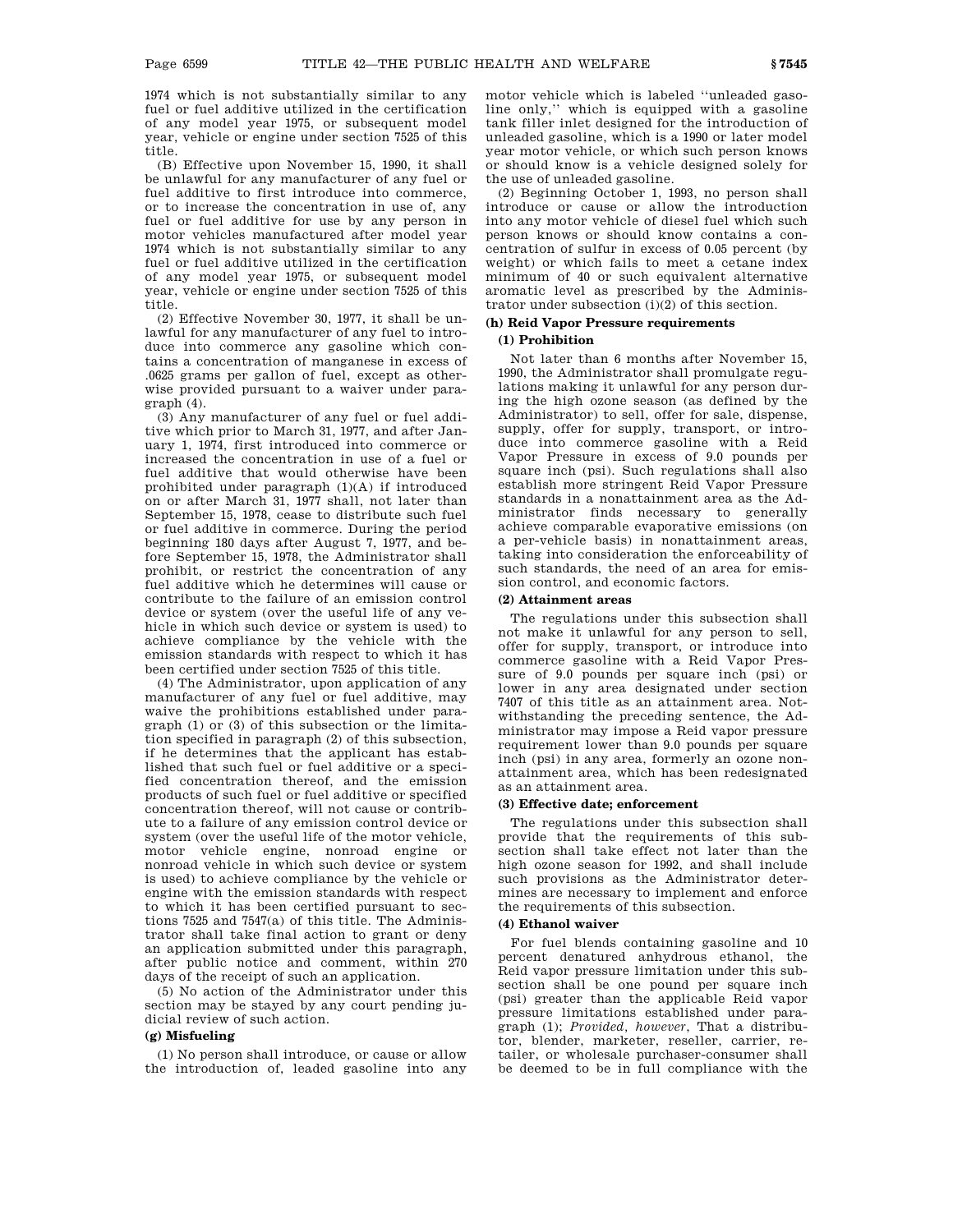provisions of this subsection and the regulations promulgated thereunder if it can demonstrate (by showing receipt of a certification or other evidence acceptable to the Administrator) that—

(A) the gasoline portion of the blend complies with the Reid vapor pressure limitations promulgated pursuant to this subsection;

(B) the ethanol portion of the blend does not exceed its waiver condition under subsection (f)(4) of this section; and

(C) no additional alcohol or other additive has been added to increase the Reid Vapor Pressure of the ethanol portion of the blend.

**(5) Exclusion from ethanol waiver**

### **(A) Promulgation of regulations**

Upon notification, accompanied by supporting documentation, from the Governor of a State that the Reid vapor pressure limitation established by paragraph (4) will increase emissions that contribute to air pollution in any area in the State, the Administrator shall, by regulation, apply, in lieu of the Reid vapor pressure limitation established by paragraph (4), the Reid vapor pressure limitation established by paragraph (1) to all fuel blends containing gasoline and 10 percent denatured anhydrous ethanol that are sold, offered for sale, dispensed, supplied, offered for supply, transported, or introduced into commerce in the area during the high ozone season.

### **(B) Deadline for promulgation**

The Administrator shall promulgate regulations under subparagraph (A) not later than 90 days after the date of receipt of a notification from a Governor under that subparagraph.

### **(C) Effective date**

#### **(i) In general**

With respect to an area in a State for which the Governor submits a notification under subparagraph (A), the regulations under that subparagraph shall take effect on the later of—

(I) the first day of the first high ozone season for the area that begins after the date of receipt of the notification; or

(II) 1 year after the date of receipt of the notification.

# **(ii) Extension of effective date based on determination of insufficient supply**

#### **(I) In general**

If, after receipt of a notification with respect to an area from a Governor of a State under subparagraph (A), the Administrator determines, on the Administrator's own motion or on petition of any person and after consultation with the Secretary of Energy, that the promulgation of regulations described in subparagraph (A) would result in an insufficient supply of gasoline in the State, the Administrator, by regulation—

(aa) shall extend the effective date of the regulations under clause (i) with

respect to the area for not more than 1 year; and

(bb) may renew the extension under item (aa) for two additional periods, each of which shall not exceed 1 year.

# **(II) Deadline for action on petitions**

The Administrator shall act on any petition submitted under subclause (I) not later than 180 days after the date of receipt of the petition.

#### **(6) Areas covered**

The provisions of this subsection shall apply only to the 48 contiguous States and the District of Columbia.

### **(i) Sulfur content requirements for diesel fuel**

(1) Effective October 1, 1993, no person shall manufacture, sell, supply, offer for sale or supply, dispense, transport, or introduce into commerce motor vehicle diesel fuel which contains a concentration of sulfur in excess of 0.05 percent (by weight) or which fails to meet a cetane index minimum of 40.

(2) Not later than 12 months after November 15, 1990, the Administrator shall promulgate regulations to implement and enforce the requirements of paragraph (1). The Administrator may require manufacturers and importers of diesel fuel not intended for use in motor vehicles to dye such fuel in a particular manner in order to segregate it from motor vehicle diesel fuel. The Administrator may establish an equivalent alternative aromatic level to the cetane index specification in paragraph (1).

(3) The sulfur content of fuel required to be used in the certification of 1991 through 1993 model year heavy-duty diesel vehicles and engines shall be 0.10 percent (by weight). The sulfur content and cetane index minimum of fuel required to be used in the certification of 1994 and later model year heavy-duty diesel vehicles and engines shall comply with the regulations promulgated under paragraph (2).

(4) The States of Alaska and Hawaii may be exempted from the requirements of this subsection in the same manner as provided in section 7625 4 of this title. The Administrator shall take final action on any petition filed under section 7625 4 of this title or this paragraph for an exemption from the requirements of this subsection, within 12 months from the date of the petition.

#### **(j) Lead substitute gasoline additives**

(1) After November 15, 1990, any person proposing to register any gasoline additive under subsection (a) of this section or to use any previously registered additive as a lead substitute may also elect to register the additive as a lead substitute gasoline additive for reducing valve seat wear by providing the Administrator with such relevant information regarding product identity and composition as the Administrator deems necessary for carrying out the responsibilities of paragraph (2) of this subsection (in addition to other information which may be required under subsection (b) of this section).

(2) In addition to the other testing which may be required under subsection (b) of this section,

<sup>4</sup>So in original. Probably should be section ''7625–1''.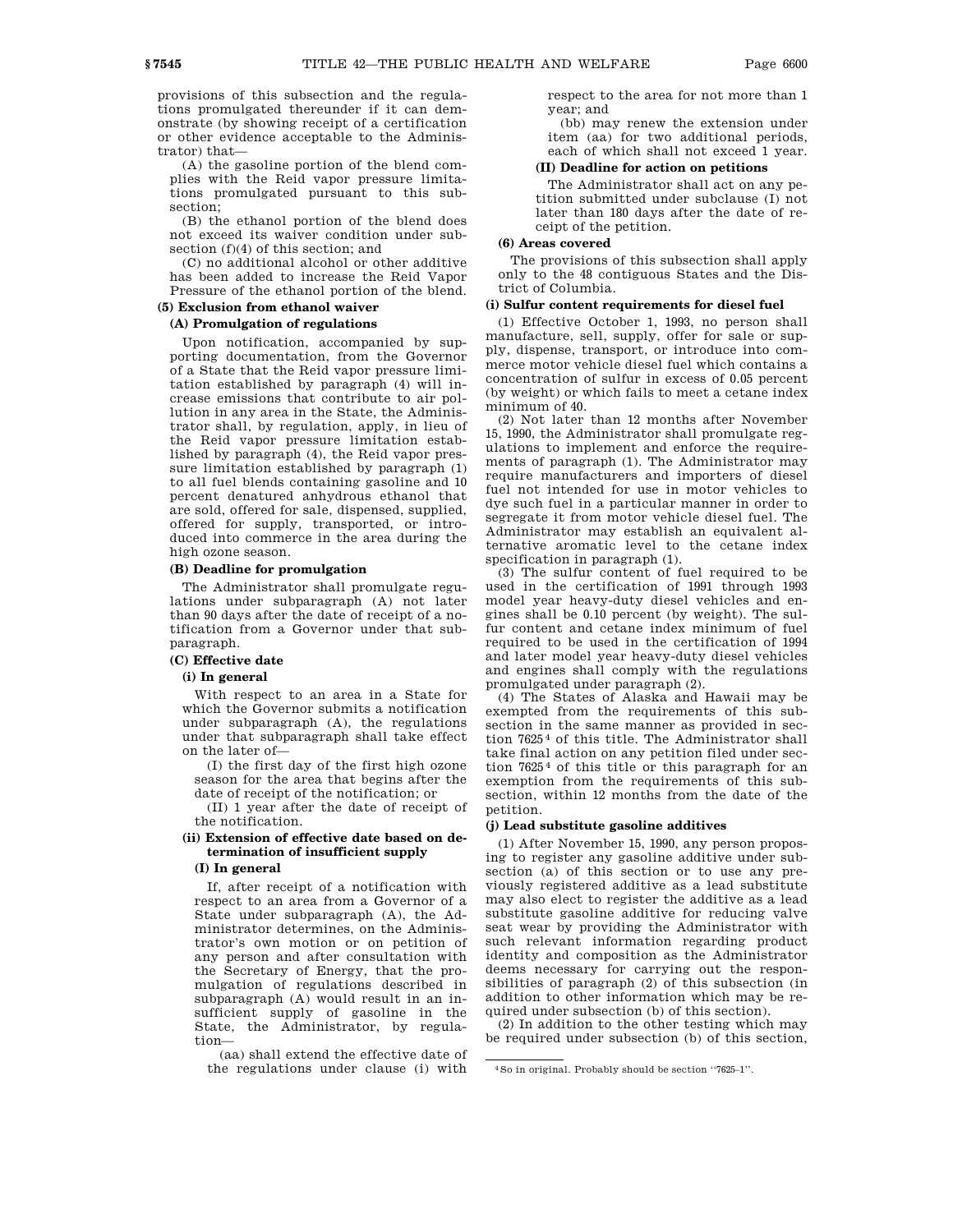in the case of the lead substitute gasoline additives referred to in paragraph (1), the Administrator shall develop and publish a test procedure to determine the additives' effectiveness in reducing valve seat wear and the additives' tendencies to produce engine deposits and other adverse side effects. The test procedures shall be developed in cooperation with the Secretary of Agriculture and with the input of additive manufacturers, engine and engine components manufacturers, and other interested persons. The Administrator shall enter into arrangements with an independent laboratory to conduct tests of each additive using the test procedures developed and published pursuant to this paragraph. The Administrator shall publish the results of the tests by company and additive name in the Federal Register along with, for comparison purposes, the results of applying the same test procedures to gasoline containing 0.1 gram of lead per gallon in lieu of the lead substitute gasoline additive. The Administrator shall not rank or otherwise rate the lead substitute additives. Test procedures shall be established within 1 year after November 15, 1990. Additives shall be tested within 18 months of November 15, 1990, or 6 months after the lead substitute additives are identified to the Administrator, whichever is later.

(3) The Administrator may impose a user fee to recover the costs of testing of any fuel additive referred to in this subsection. The fee shall be paid by the person proposing to register the fuel additive concerned. Such fee shall not exceed \$20,000 for a single fuel additive.

(4) There are authorized to be appropriated to the Administrator not more than \$1,000,000 for the second full fiscal year after November 15, 1990, to establish test procedures and conduct engine tests as provided in this subsection. Not more than \$500,000 per year is authorized to be appropriated for each of the 5 subsequent fiscal years.

(5) Any fees collected under this subsection shall be deposited in a special fund in the United States Treasury for licensing and other services which thereafter shall be available for appropriation, to remain available until expended, to carry out the Agency's activities for which the fees were collected.

### **(k) Reformulated gasoline for conventional vehicles**

#### **(1) EPA regulations**

#### **(A) In general**

Not later than November 15, 1991, the Administrator shall promulgate regulations under this section establishing requirements for reformulated gasoline to be used in gasoline-fueled vehicles in specified nonattainment areas. Such regulations shall require the greatest reduction in emissions of ozone forming volatile organic compounds (during the high ozone season) and emissions of toxic air pollutants (during the entire year) achievable through the reformulation of conventional gasoline, taking into consideration the cost of achieving such emission reductions, any nonair-quality and other airquality related health and environmental impacts and energy requirements.

#### **(B) Maintenance of toxic air pollutant emissions reductions from reformulated gasoline**

#### **(i) Definition of PADD**

In this subparagraph the term ''PADD'' means a Petroleum Administration for Defense District.

### **(ii) Regulations concerning emissions of toxic air pollutants**

Not later than 270 days after August 8, 2005, the Administrator shall establish by regulation, for each refinery or importer (other than a refiner or importer in a State that has received a waiver under section 7543(b) of this title with respect to gasoline produced for use in that State), standards for toxic air pollutants from use of the reformulated gasoline produced or distributed by the refiner or importer that maintain the reduction of the average annual aggregate emissions of toxic air pollutants for reformulated gasoline produced or distributed by the refiner or importer during calendar years 2001 and 2002 (as determined on the basis of data collected by the Administrator with respect to the refiner or importer).

### **(iii) Standards applicable to specific refineries or importers**

### **(I) Applicability of standards**

For any calendar year, the standards applicable to a refiner or importer under clause (ii) shall apply to the quantity of gasoline produced or distributed by the refiner or importer in the calendar year only to the extent that the quantity is less than or equal to the average annual quantity of reformulated gasoline produced or distributed by the refiner or importer during calendar years 2001 and 2002.

#### **(II) Applicability of other standards**

For any calendar year, the quantity of gasoline produced or distributed by a refiner or importer that is in excess of the quantity subject to subclause (I) shall be subject to standards for emissions of toxic air pollutants promulgated under subparagraph  $(A)$  and paragraph  $(3)(B)$ .

#### **(iv) Credit program**

The Administrator shall provide for the granting and use of credits for emissions of toxic air pollutants in the same manner as provided in paragraph (7).

### **(v) Regional protection of toxics reduction baselines**

### **(I) In general**

Not later than 60 days after August 8, 2005, and not later than April 1 of each calendar year that begins after August 8, 2005, the Administrator shall publish in the Federal Register a report that specifies, with respect to the previous calendar year—

(aa) the quantity of reformulated gasoline produced that is in excess of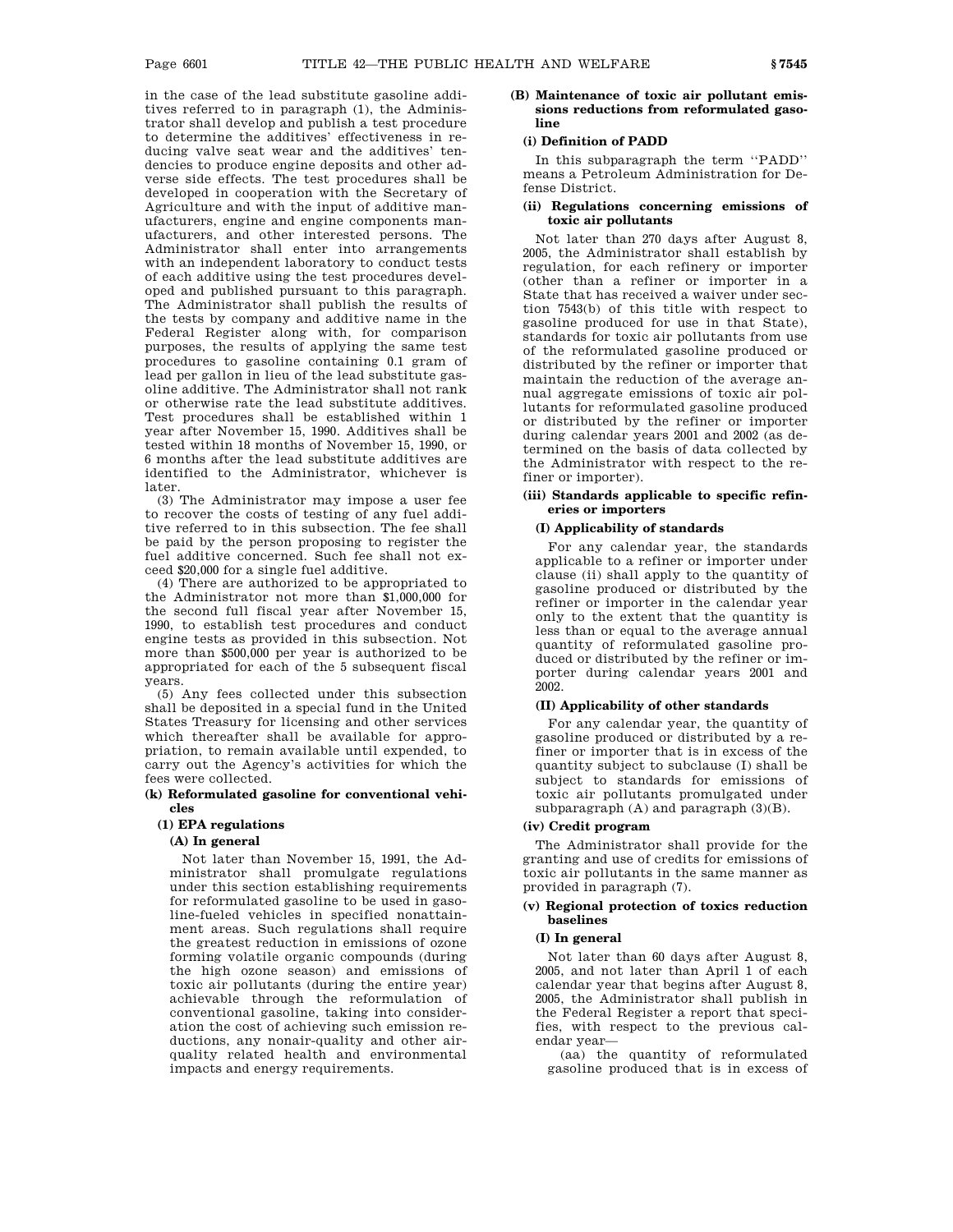the average annual quantity of reformulated gasoline produced in 2001 and 2002; and

(bb) the reduction of the average annual aggregate emissions of toxic air pollutants in each PADD, based on retail survey data or data from other appropriate sources.

### **(II) Effect of failure to maintain aggregate toxics reductions**

If, in any calendar year, the reduction of the average annual aggregate emissions of toxic air pollutants in a PADD fails to meet or exceed the reduction of the average annual aggregate emissions of toxic air pollutants in the PADD in calendar years 2001 and 2002, the Administrator, not later than 90 days after the date of publication of the report for the calendar year under subclause (I), shall—

(aa) identify, to the maximum extent practicable, the reasons for the failure, including the sources, volumes, and characteristics of reformulated gasoline that contributed to the failure; and

(bb) promulgate revisions to the regulations promulgated under clause (ii), to take effect not earlier than 180 days but not later than 270 days after the date of promulgation, to provide that, notwithstanding clause (iii)(II), all reformulated gasoline produced or distributed at each refiner or importer shall meet the standards applicable under clause (iii)(I) beginning not later than April 1 of the calendar year following publication of the report under subclause (I) and in each calendar year thereafter.

(vi) Not later than July 1, 2007, the Administrator shall promulgate final regulations to control hazardous air pollutants from motor vehicles and motor vehicle fuels, as provided for in section 80.1045 of title 40, Code of Federal Regulations (as in effect on August 8, 2005), and as authorized under section 7521(*l*) 5 of this title. If the Administrator promulgates by such date, final regulations to control hazardous air pollutants from motor vehicles and motor vehicle fuels that achieve and maintain greater overall reductions in emissions of air toxics from reformulated gasoline than the reductions that would be achieved under subsection  $(k)(1)(B)$  of this section as amended by this clause, then subsections  $(k)(1)(B)(i)$  through  $(k)(1)(B)(v)$  of this section shall be null and void and regulations promulgated thereunder shall be rescinded and have no further effect.

### **(2) General requirements**

The regulations referred to in paragraph (1) shall require that reformulated gasoline comply with paragraph (3) and with each of the following requirements (subject to paragraph (7)):

### **(A) NO**x **emissions**

The emissions of oxides of nitrogen  $(NO<sub>x</sub>)$ from baseline vehicles when using the reformulated gasoline shall be no greater than the level of such emissions from such vehicles when using baseline gasoline. If the Administrator determines that compliance with the limitation on emissions of oxides of nitrogen under the preceding sentence is technically infeasible, considering the other requirements applicable under this subsection to such gasoline, the Administrator may, as appropriate to ensure compliance with this subparagraph, adjust (or waive entirely), any other requirements of this paragraph or any requirements applicable under paragraph (3)(A).

### **(B) Benzene content**

The benzene content of the gasoline shall not exceed 1.0 percent by volume.

### **(C) Heavy metals**

The gasoline shall have no heavy metals, including lead or manganese. The Administrator may waive the prohibition contained in this subparagraph for a heavy metal (other than lead) if the Administrator determines that addition of the heavy metal to the gasoline will not increase, on an aggregate mass or cancer-risk basis, toxic air pollutant emissions from motor vehicles.

### **(3) More stringent of formula or performance standards**

The regulations referred to in paragraph (1) shall require compliance with the more stringent of either the requirements set forth in subparagraph (A) or the requirements of subparagraph (B) of this paragraph. For purposes of determining the more stringent provision, clause (i) and clause (ii) of subparagraph (B) shall be considered independently.

#### **(A) Formula**

#### **(i) Benzene**

The benzene content of the reformulated gasoline shall not exceed 1.0 percent by volume.

#### **(ii) Aromatics**

The aromatic hydrocarbon content of the reformulated gasoline shall not exceed 25 percent by volume.

# **(iii) Lead**

The reformulated gasoline shall have no lead content.

#### **(iv) Detergents**

The reformulated gasoline shall contain additives to prevent the accumulation of deposits in engines or vehicle fuel supply systems.

# **(B) Performance standard**

#### **(i) VOC emissions**

During the high ozone season (as defined by the Administrator), the aggregate emissions of ozone forming volatile organic compounds from baseline vehicles when using the reformulated gasoline shall be 15 percent below the aggregate emissions of

<sup>5</sup>So in original. See References in Text note below.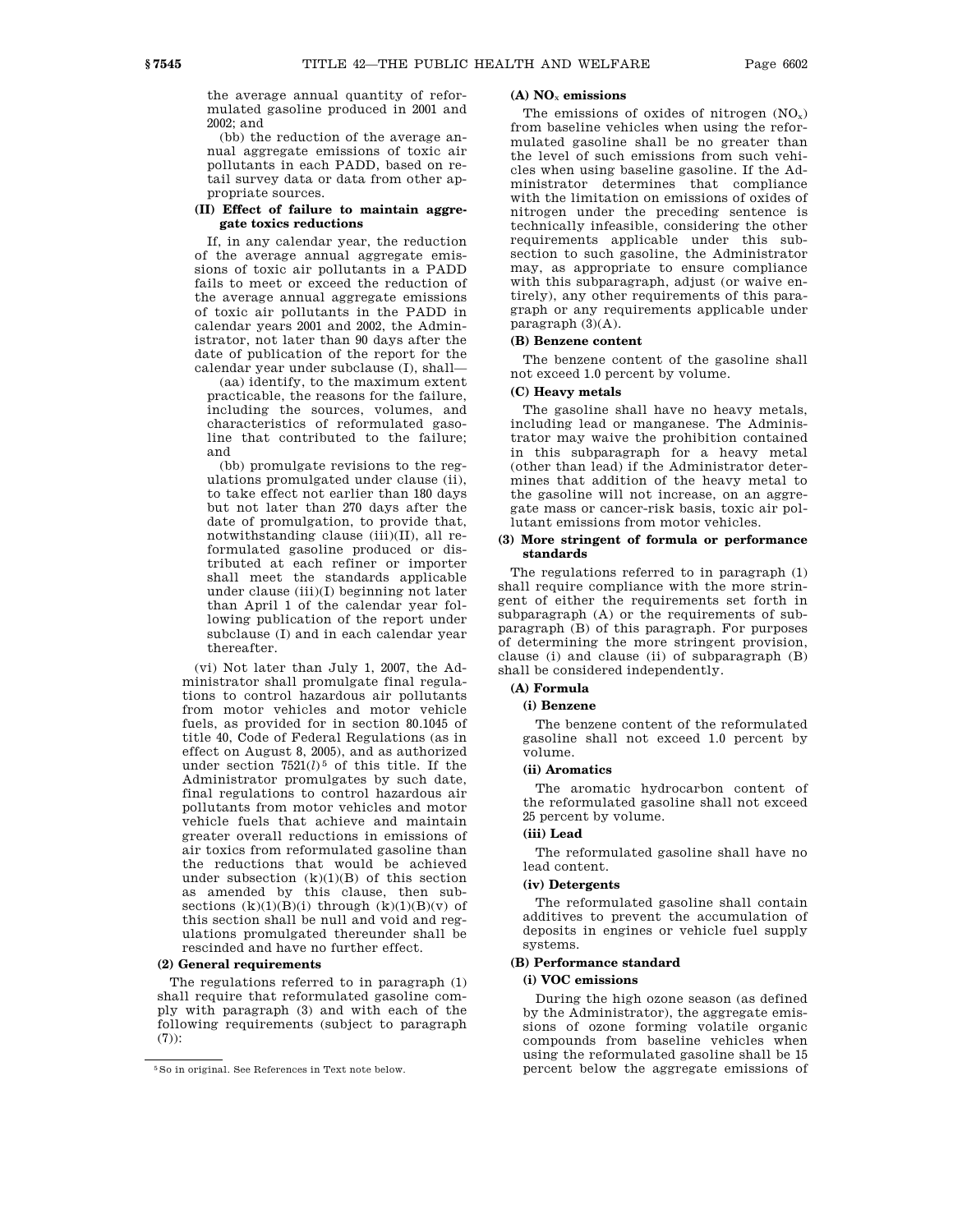ozone forming volatile organic compounds from such vehicles when using baseline gasoline. Effective in calendar year 2000 and thereafter, 25 percent shall be substituted for 15 percent in applying this clause, except that the Administrator may adjust such 25 percent requirement to provide for a lesser or greater reduction based on technological feasibility, considering the cost of achieving such reductions in VOC emissions. No such adjustment shall provide for less than a 20 percent reduction below the aggregate emissions of such air pollutants from such vehicles when using baseline gasoline. The reductions required under this clause shall be on a mass basis.

# **(ii) Toxics**

During the entire year, the aggregate emissions of toxic air pollutants from baseline vehicles when using the reformulated gasoline shall be 15 percent below the aggregate emissions of toxic air pollutants from such vehicles when using baseline gasoline. Effective in calendar year 2000 and thereafter, 25 percent shall be substituted for 15 percent in applying this clause, except that the Administrator may adjust such 25 percent requirement to provide for a lesser or greater reduction based on technological feasibility, considering the cost of achieving such reductions in toxic air pollutants. No such adjustment shall provide for less than a 20 percent reduction below the aggregate emissions of such air pollutants from such vehicles when using baseline gasoline. The reductions required under this clause shall be on a mass basis.

Any reduction greater than a specific percentage reduction required under this subparagraph shall be treated as satisfying such percentage reduction requirement.

#### **(4) Certification procedures**

#### **(A) Regulations**

The regulations under this subsection shall include procedures under which the Administrator shall certify reformulated gasoline as complying with the requirements established pursuant to this subsection. Under such regulations, the Administrator shall establish procedures for any person to petition the Administrator to certify a fuel formulation, or slate of fuel formulations. Such procedures shall further require that the Administrator shall approve or deny such petition within 180 days of receipt. If the Administrator fails to act within such 180-day period, the fuel shall be deemed certified until the Administrator completes action on the petition.

# **(B) Certification; equivalency**

The Administrator shall certify a fuel formulation or slate of fuel formulations as complying with this subsection if such fuel or fuels—

(i) comply with the requirements of paragraph (2), and

(ii) achieve equivalent or greater reductions in emissions of ozone forming volatile organic compounds and emissions of toxic air pollutants than are achieved by a reformulated gasoline meeting the applicable requirements of paragraph (3).

#### **(C) EPA determination of emissions level**

Within 1 year after November 15, 1990, the Administrator shall determine the level of emissions of ozone forming volatile organic compounds and emissions of toxic air pollutants emitted by baseline vehicles when operating on baseline gasoline. For purposes of this subsection, within 1 year after November 15, 1990, the Administrator shall, by rule, determine appropriate measures of, and methodology for, ascertaining the emissions of air pollutants (including calculations, equipment, and testing tolerances).

### **(5) Prohibition**

Effective beginning January 1, 1995, each of the following shall be a violation of this subsection:

(A) The sale or dispensing by any person of conventional gasoline to ultimate consumers in any covered area.

(B) The sale or dispensing by any refiner, blender, importer, or marketer of conventional gasoline for resale in any covered area, without (i) segregating such gasoline from reformulated gasoline, and (ii) clearly marking such conventional gasoline as ''conventional gasoline, not for sale to ultimate consumer in a covered area''.

Any refiner, blender, importer or marketer who purchases property<sup>6</sup> segregated and marked conventional gasoline, and thereafter labels, represents, or wholesales such gasoline as reformulated gasoline shall also be in violation of this subsection. The Administrator may impose sampling, testing, and recordkeeping requirements upon any refiner, blender, importer, or marketer to prevent violations of this section.

### **(6) Opt-in areas**

#### **(A) Classified areas**

#### **(i) In general**

Upon the application of the Governor of a State, the Administrator shall apply the prohibition set forth in paragraph (5) in any area in the State classified under subpart 2 of part D of subchapter I of this chapter as a Marginal, Moderate, Serious, or Severe Area (without regard to whether or not the 1980 population of the area exceeds 250,000). In any such case, the Administrator shall establish an effective date for such prohibition as he deems appropriate, not later than January 1, 1995, or 1 year after such application is received, whichever is later. The Administrator shall publish such application in the Federal Register upon receipt.

### **(ii) Effect of insufficient domestic capacity to produce reformulated gasoline**

If the Administrator determines, on the Administrator's own motion or on petition

<sup>6</sup>So in original. Probably should be ''properly''.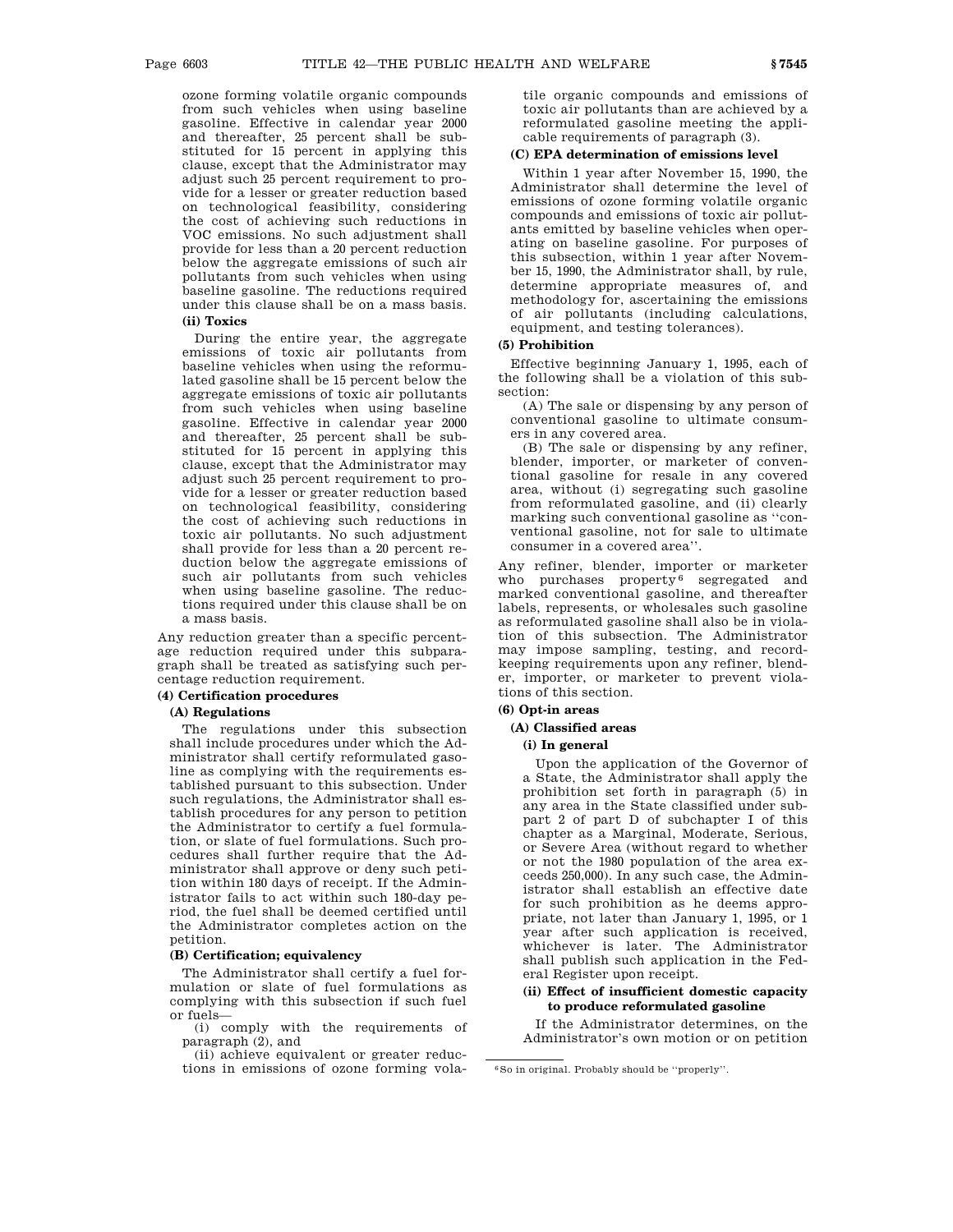of any person, after consultation with the Secretary of Energy, that there is insufficient domestic capacity to produce gasoline certified under this subsection, the Administrator shall, by rule, extend the effective date of such prohibition in Marginal, Moderate, Serious, or Severe Areas referred to in clause (i) for one additional year, and may, by rule, renew such extension for 2 additional one-year periods. The Administrator shall act on any petition submitted under this subparagraph within 6 months after receipt of the petition. The Administrator shall issue such extensions for areas with a lower ozone classification before issuing any such extension for areas with a higher classification.

#### **(B) Ozone transport region**

# **(i) Application of prohibition**

# **(I) In general**

On application of the Governor of a State in the ozone transport region established by section 7511c(a) of this title, the Administrator, not later than 180 days after the date of receipt of the application, shall apply the prohibition specified in paragraph (5) to any area in the State (other than an area classified as a marginal, moderate, serious, or severe ozone nonattainment area under subpart 2 of part D of subchapter I of this chapter) unless the Administrator determines under clause (iii) that there is insufficient capacity to supply reformulated gasoline.

### **(II) Publication of application**

As soon as practicable after the date of receipt of an application under subclause (I), the Administrator shall publish the application in the Federal Register.

#### **(ii) Period of applicability**

Under clause (i), the prohibition specified in paragraph (5) shall apply in a State—

(I) commencing as soon as practicable but not later than 2 years after the date of approval by the Administrator of the application of the Governor of the State; and

(II) ending not earlier than 4 years after the commencement date determined under subclause (I).

# **(iii) Extension of commencement date based on insufficient capacity**

### **(I) In general**

If, after receipt of an application from a Governor of a State under clause (i), the Administrator determines, on the Administrator's own motion or on petition of any person, after consultation with the Secretary of Energy, that there is insufficient capacity to supply reformulated gasoline, the Administrator, by regulation—

(aa) shall extend the commencement date with respect to the State under clause (ii)(I) for not more than 1 year; and

(bb) may renew the extension under item (aa) for 2 additional periods, each of which shall not exceed 1 year.

#### **(II) Deadline for action on petitions**

The Administrator shall act on any petition submitted under subclause (I) not later than 180 days after the date of receipt of the petition.

### **(7) Credits**

(A) The regulations promulgated under this subsection shall provide for the granting of an appropriate amount of credits to a person who refines, blends, or imports and certifies a gasoline or slate of gasoline that—

(i) has an aromatic hydrocarbon content (by volume) that is less than the maximum aromatic hydrocarbon content required to comply with paragraph (3); or

(ii) has a benzene content (by volume) that is less than the maximum benzene content specified in paragraph (2).

(B) The regulations described in subparagraph (A) shall also provide that a person who is granted credits may use such credits, or transfer all or a portion of such credits to another person for use within the same nonattainment area, for the purpose of complying with this subsection.

(C) The regulations promulgated under subparagraphs (A) and (B) shall ensure the enforcement of the requirements for the issuance, application, and transfer of the credits. Such regulations shall prohibit the granting or transfer of such credits for use with respect to any gasoline in a nonattainment area, to the extent the use of such credits would result in any of the following:

(i) An average gasoline aromatic hydrocarbon content (by volume) for the nonattainment (taking into account all gasoline sold for use in conventional gasoline-fueled vehicles in the nonattainment area) higher than the average fuel aromatic hydrocarbon content (by volume) that would occur in the absence of using any such credits.

(ii) An average benzene content (by volume) for the nonattainment area (taking into account all gasoline sold for use in conventional gasoline-fueled vehicles in the nonattainment area) higher than the average benzene content (by volume) that would occur in the absence of using any such credits.

#### **(8) Anti-dumping rules**

### **(A) In general**

Within 1 year after November 15, 1990, the Administrator shall promulgate regulations applicable to each refiner, blender, or importer of gasoline ensuring that gasoline sold or introduced into commerce by such refiner, blender, or importer (other than reformulated gasoline subject to the requirements of paragraph (1)) does not result in average per gallon emissions (measured on a mass basis) of (i) volatile organic compounds, (ii) oxides of nitrogen, (iii) carbon monoxide, and (iv) toxic air pollutants in excess of such emissions of such pollutants at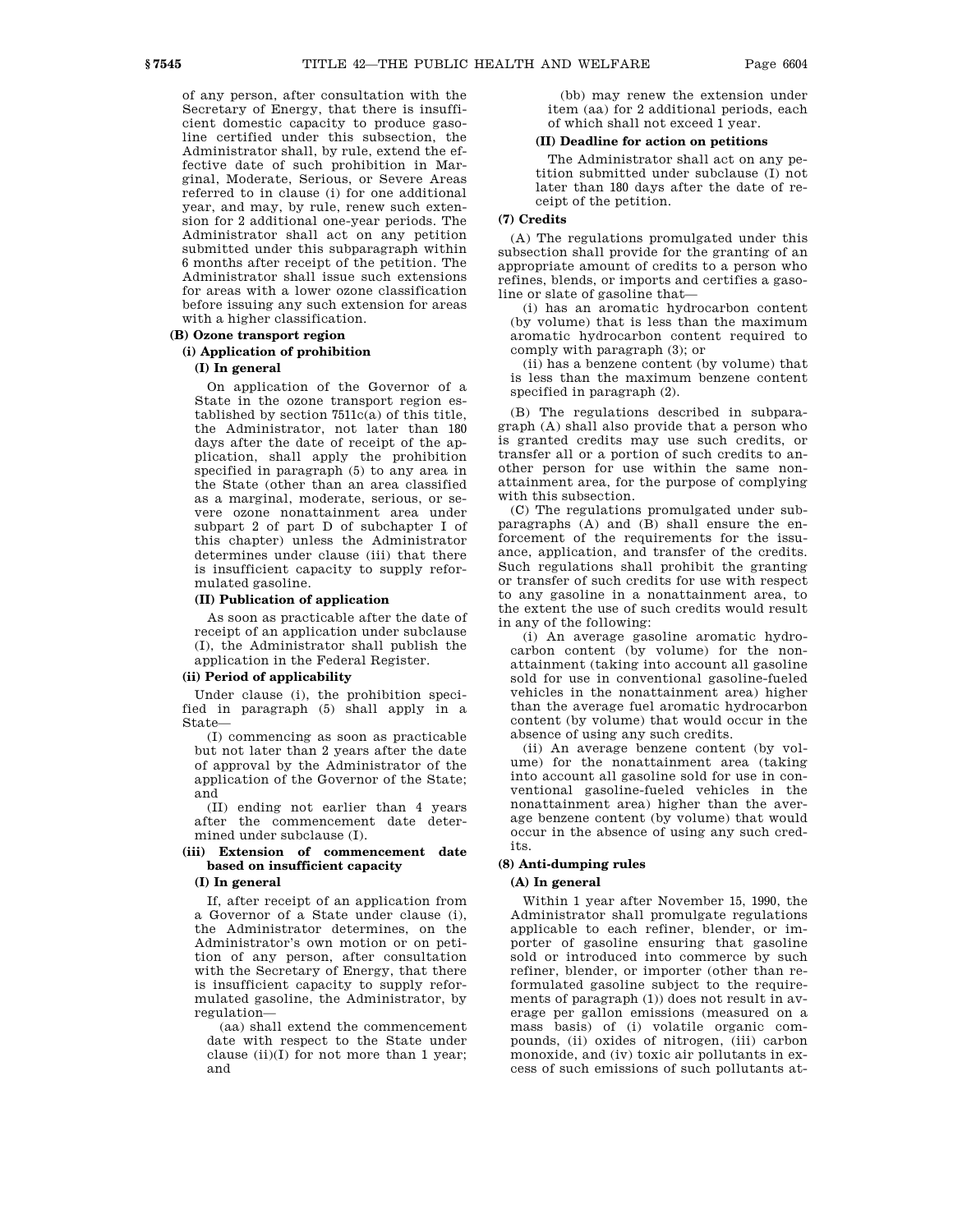tributable to gasoline sold or introduced into commerce in calendar year 1990 by that refiner, blender, or importer. Such regulations shall take effect beginning January 1, 1995.

# **(B) Adjustments**

In evaluating compliance with the requirements of subparagraph (A), the Administrator shall make appropriate adjustments to insure that no credit is provided for improvement in motor vehicle emissions control in motor vehicles sold after the calendar year 1990.

### **(C) Compliance determined for each pollutant independently**

In determining whether there is an increase in emissions in violation of the prohibition contained in subparagraph (A) the Administrator shall consider an increase in each air pollutant referred to in clauses (i) through (iv) as a separate violation of such prohibition, except that the Administrator shall promulgate regulations to provide that any increase in emissions of oxides of nitrogen resulting from adding oxygenates to gasoline may be offset by an equivalent or greater reduction (on a mass basis) in emissions of volatile organic compounds, carbon monoxide, or toxic air pollutants, or any combination of the foregoing.

# **(D) Compliance period**

The Administrator shall promulgate an appropriate compliance period or appropriate compliance periods to be used for assessing compliance with the prohibition contained in subparagraph (A).

### **(E) Baseline for determining compliance**

If the Administrator determines that no adequate and reliable data exists regarding the composition of gasoline sold or introduced into commerce by a refiner, blender, or importer in calendar year 1990, for such refiner, blender, or importer, baseline gasoline shall be substituted for such 1990 gasoline in determining compliance with subparagraph (A).

#### **(9) Emissions from entire vehicle**

In applying the requirements of this subsection, the Administrator shall take into account emissions from the entire motor vehicle, including evaporative, running, refueling, and exhaust emissions.

#### **(10) Definitions**

For purposes of this subsection—

### **(A) Baseline vehicles**

The term ''baseline vehicles'' mean representative model year 1990 vehicles.

# **(B) Baseline gasoline**

# **(i) Summertime**

The term ''baseline gasoline'' means in the case of gasoline sold during the high ozone period (as defined by the Administrator) a gasoline which meets the following specifications:

BASELINE GASOLINE FUEL PROP-

ERTIES

| 57.4 |  |
|------|--|
|------|--|

BASELINE GASOLINE FUEL PROP-**ERTIES** 

| 339  |
|------|
| 1.53 |
| 8.7  |
| 87.3 |
| 91   |
| 128  |
| 218  |
| 330  |
| 415  |
| 32.0 |
| 92   |
| 58.8 |
|      |

### **(ii) Wintertime**

The Administrator shall establish the specifications of ''baseline gasoline'' for gasoline sold at times other than the high ozone period (as defined by the Administrator). Such specifications shall be the specifications of 1990 industry average gasoline sold during such period.

#### **(C) Toxic air pollutants**

The term ''toxic air pollutants'' means the aggregate emissions of the following:

Benzene 1,3 Butadiene

Polycyclic organic matter (POM) Acetaldehyde

Formaldehyde.

#### **(D) Covered area**

The 9 ozone nonattainment areas having a 1980 population in excess of 250,000 and having the highest ozone design value during the period 1987 through 1989 shall be ''covered areas'' for purposes of this subsection. Effective one year after the reclassification of any ozone nonattainment area as a Severe ozone nonattainment area under section 7511(b) of this title, such Severe area shall also be a ''covered area'' for purposes of this subsection.

### **(E) Reformulated gasoline**

The term ''reformulated gasoline'' means any gasoline which is certified by the Administrator under this section as complying with this subsection.

#### **(F) Conventional gasoline**

The term ''conventional gasoline'' means any gasoline which does not meet specifications set by a certification under this subsection.

#### **(***l***) Detergents**

Effective beginning January 1, 1995, no person may sell or dispense to an ultimate consumer in the United States, and no refiner or marketer may directly or indirectly sell or dispense to persons who sell or dispense to ultimate consumers in the United States any gasoline which does not contain additives to prevent the accumulation of deposits in engines or fuel supply systems. Not later than 2 years after November 15, 1990, the Administrator shall promulgate a rule establishing specifications for such additives.

#### **(m) Oxygenated fuels**

#### **(1) Plan revisions for CO nonattainment areas**

(A) Each State in which there is located all or part of an area which is designated under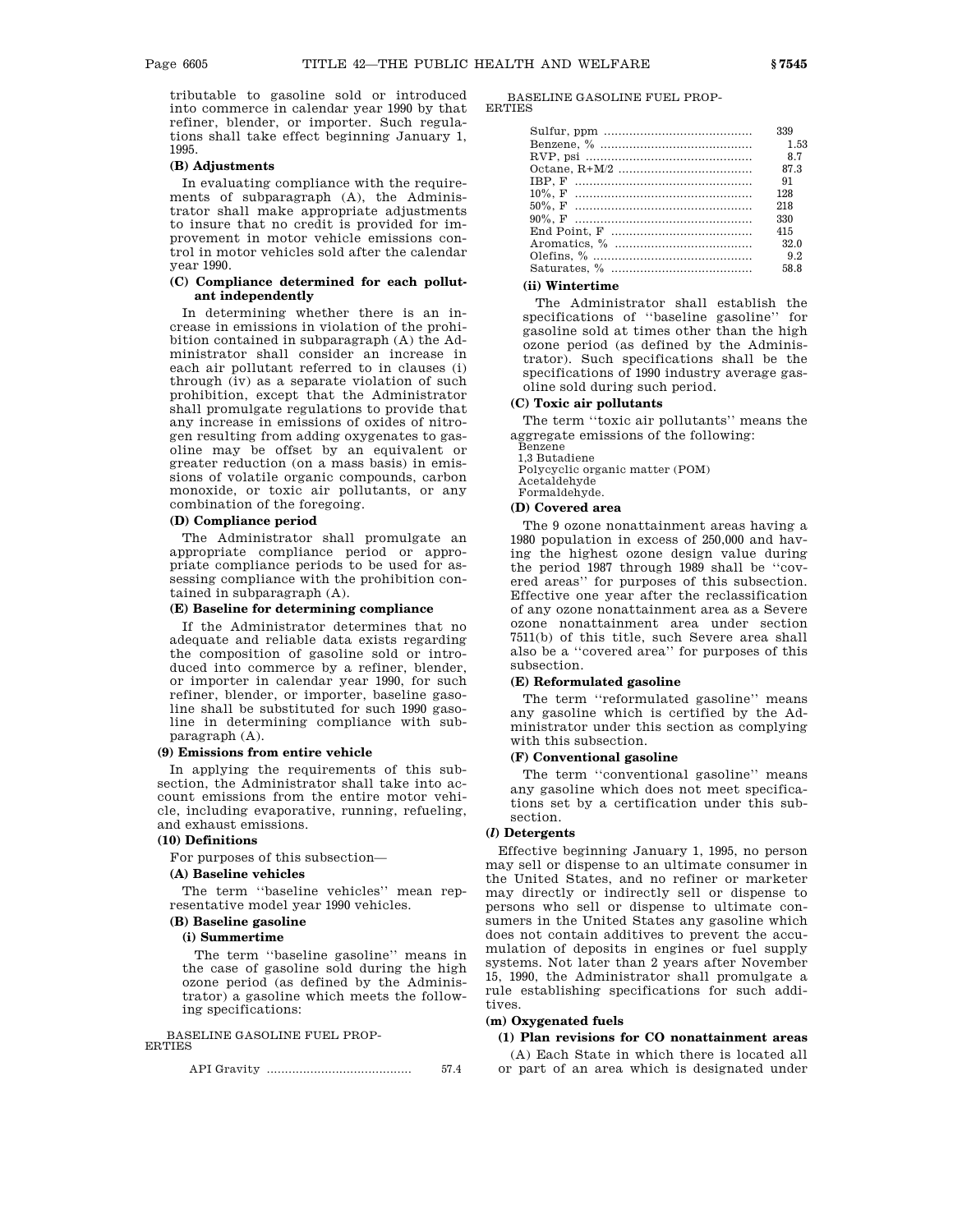subchapter I of this chapter as a nonattainment area for carbon monoxide and which has a carbon monoxide design value of 9.5 parts per million (ppm) or above based on data for the 2-year period of 1988 and 1989 and calculated according to the most recent interpretation methodology issued by the Administrator prior to November 15, 1990, shall submit to the Administrator a State implementation plan revision under section 7410 of this title and part D of subchapter I of this chapter for such area which shall contain the provisions specified under this subsection regarding oxygenated gasoline.

(B) A plan revision which contains such provisions shall also be submitted by each State in which there is located any area which, for any 2-year period after 1989 has a carbon monoxide design value of 9.5 ppm or above. The revision shall be submitted within 18 months after such 2-year period.

#### **(2) Oxygenated gasoline in CO nonattainment areas**

Each plan revision under this subsection shall contain provisions to require that any gasoline sold, or dispensed, to the ultimate consumer in the carbon monoxide nonattainment area or sold or dispensed directly or indirectly by fuel refiners or marketers to persons who sell or dispense to ultimate consumers, in the larger of—

(A) the Consolidated Metropolitan Statistical Area (CMSA) in which the area is located, or

(B) if the area is not located in a CMSA, the Metropolitan Statistical Area in which the area is located,

be blended, during the portion of the year in which the area is prone to high ambient concentrations of carbon monoxide to contain not less than 2.7 percent oxygen by weight (subject to a testing tolerance established by the Administrator). The portion of the year in which the area is prone to high ambient concentrations of carbon monoxide shall be as determined by the Administrator, but shall not be less than 4 months. At the request of a State with respect to any area designated as nonattainment for carbon monoxide, the Administrator may reduce the period specified in the preceding sentence if the State can demonstrate that because of meteorological conditions, a reduced period will assure that there will be no exceedances of the carbon monoxide standard outside of such reduced period. For areas with a carbon monoxide design value of 9.5 ppm or more of  $7$  November 15, 1990, the revision shall provide that such requirement shall take effect no later than November 1, 1992 (or at such other date during 1992 as the Administrator establishes under the preceding provisions of this paragraph). For other areas, the revision shall provide that such requirement shall take effect no later than November 1 of the third year after the last year of the applicable 2-year period referred to in paragraph (1) (or at such other date during such third year as the Administrator establishes

under the preceding provisions of this paragraph) and shall include a program for implementation and enforcement of the requirement consistent with guidance to be issued by the Administrator.

#### **(3) Waivers**

(A) The Administrator shall waive, in whole or in part, the requirements of paragraph (2) upon a demonstration by the State to the satisfaction of the Administrator that the use of oxygenated gasoline would prevent or interfere with the attainment by the area of a national primary ambient air quality standard (or a State or local ambient air quality standard) for any air pollutant other than carbon monoxide.

(B) The Administrator shall, upon demonstration by the State satisfactory to the Administrator, waive the requirement of paragraph (2) where the Administrator determines that mobile sources of carbon monoxide do not contribute significantly to carbon monoxide levels in an area.

 $(C)(i)$  Any person may petition the Administrator to make a finding that there is, or is likely to be, for any area, an inadequate domestic supply of, or distribution capacity for, oxygenated gasoline meeting the requirements of paragraph (2) or fuel additives (oxygenates) necessary to meet such requirements. The Administrator shall act on such petition within 6 months after receipt of the petition.

(ii) If the Administrator determines, in response to a petition under clause (i), that there is an inadequate supply or capacity described in clause (i), the Administrator shall delay the effective date of paragraph (2) for 1 year. Upon petition, the Administrator may extend such effective date for one additional year. No partial delay or lesser waiver may be granted under this clause.

(iii) In granting waivers under this subparagraph the Administrator shall consider distribution capacity separately from the adequacy of domestic supply and shall grant such waivers in such manner as will assure that, if supplies of oxygenated gasoline are limited, areas having the highest design value for carbon monoxide will have a priority in obtaining oxygenated gasoline which meets the requirements of paragraph (2).

(iv) As used in this subparagraph, the term distribution capacity includes capacity for transportation, storage, and blending.

### **(4) Fuel dispensing systems**

Any person selling oxygenated gasoline at retail pursuant to this subsection shall be required under regulations promulgated by the Administrator to label the fuel dispensing system with a notice that the gasoline is oxygenated and will reduce the carbon monoxide emissions from the motor vehicle.

### **(5) Guidelines for credit**

The Administrator shall promulgate guidelines, within 9 months after November 15, 1990, allowing the use of marketable oxygen credits from gasolines during that portion of the year specified in paragraph (2) with higher oxygen content than required to offset the sale or use

<sup>7</sup>So in original. Probably should be ''as of''.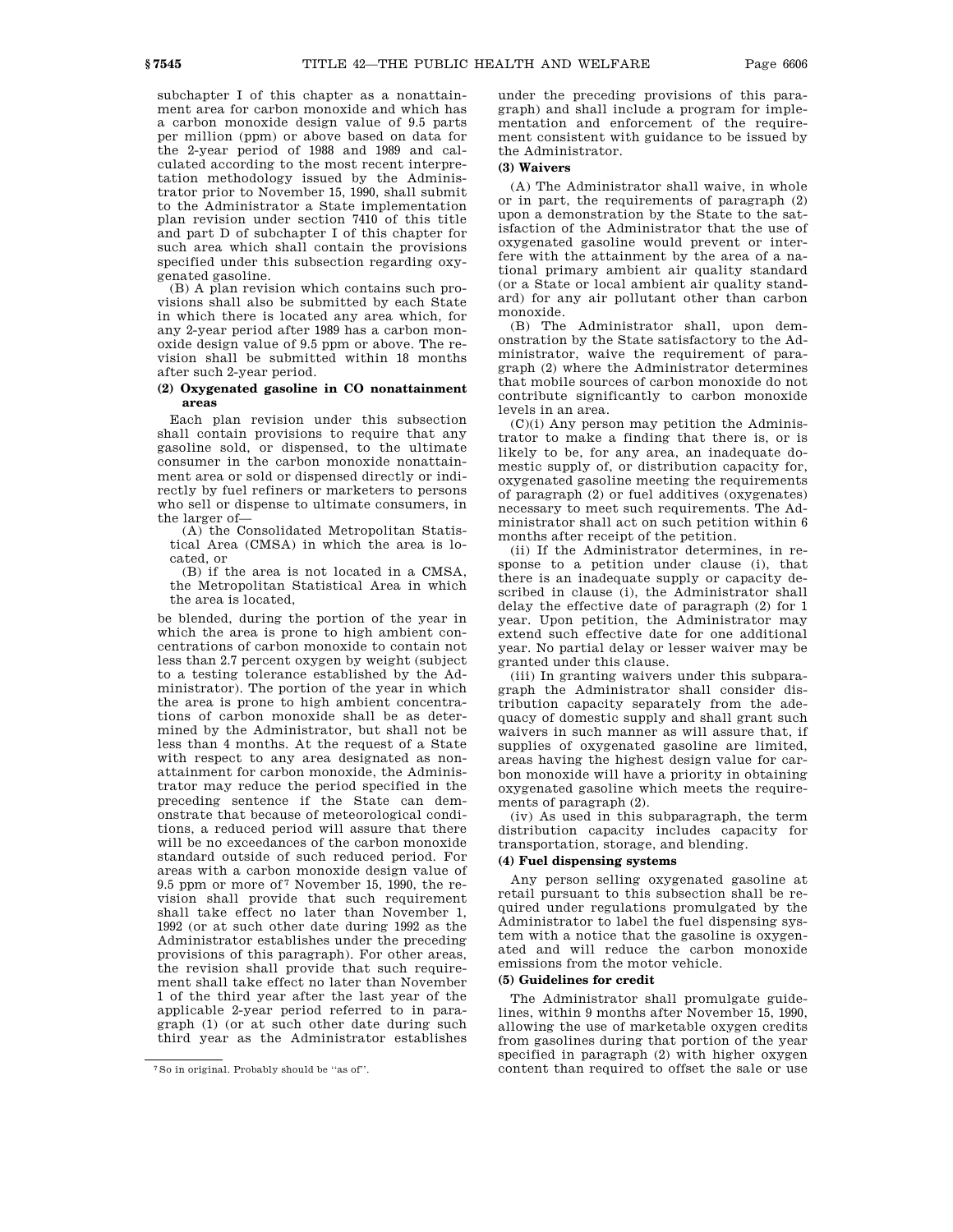of gasoline with a lower oxygen content than required. No credits may be transferred between nonattainment areas.

### **(6) Attainment areas**

Nothing in this subsection shall be interpreted as requiring an oxygenated gasoline program in an area which is in attainment for carbon monoxide, except that in a carbon monoxide nonattainment area which is redesignated as attainment for carbon monoxide, the requirements of this subsection shall remain in effect to the extent such program is necessary to maintain such standard thereafter in the area.

### **(7) Failure to attain CO standard**

If the Administrator determines under section 7512(b)(2) of this title that the national primary ambient air quality standard for carbon monoxide has not been attained in a Serious Area by the applicable attainment date, the State shall submit a plan revision for the area within 9 months after the date of such determination. The plan revision shall provide that the minimum oxygen content of gasoline referred to in paragraph (2) shall be 3.1 percent by weight unless such requirement is waived in accordance with the provisions of this subsection.

### **(n) Prohibition on leaded gasoline for highway use**

After December 31, 1995, it shall be unlawful for any person to sell, offer for sale, supply, offer for supply, dispense, transport, or introduce into commerce, for use as fuel in any motor vehicle (as defined in section  $7554(2)^8$  of this title) any gasoline which contains lead or lead additives.

# **(***o***) Renewable fuel program**

**(1) Definitions**

In this section:

#### **(A) Additional renewable fuel**

The term ''additional renewable fuel'' means fuel that is produced from renewable biomass and that is used to replace or reduce the quantity of fossil fuel present in home heating oil or jet fuel.

### **(B) Advanced biofuel**

### **(i) In general**

The term ''advanced biofuel'' means renewable fuel, other than ethanol derived from corn starch, that has lifecycle greenhouse gas emissions, as determined by the Administrator, after notice and opportunity for comment, that are at least 50 percent less than baseline lifecycle greenhouse gas emissions.

#### **(ii) Inclusions**

The types of fuels eligible for consideration as ''advanced biofuel'' may include any of the following:

(I) Ethanol derived from cellulose, hemicellulose, or lignin.

(II) Ethanol derived from sugar or starch (other than corn starch).

(III) Ethanol derived from waste material, including crop residue, other vegetative waste material, animal waste, and food waste and yard waste.

(IV) Biomass-based diesel.

(V) Biogas (including landfill gas and sewage waste treatment gas) produced through the conversion of organic matter from renewable biomass.

(VI) Butanol or other alcohols produced through the conversion of organic matter from renewable biomass.

(VII) Other fuel derived from cellulosic biomass.

### **(C) Baseline lifecycle greenhouse gas emissions**

The term ''baseline lifecycle greenhouse gas emissions'' means the average lifecycle greenhouse gas emissions, as determined by the Administrator, after notice and opportunity for comment, for gasoline or diesel (whichever is being replaced by the renewable fuel) sold or distributed as transportation fuel in 2005.

#### **(D) Biomass-based diesel**

The term ''biomass-based diesel'' means renewable fuel that is biodiesel as defined in section 13220(f) of this title and that has lifecycle greenhouse gas emissions, as determined by the Administrator, after notice and opportunity for comment, that are at least 50 percent less than the baseline lifecycle greenhouse gas emissions. Notwithstanding the preceding sentence, renewable fuel derived from co-processing biomass with a petroleum feedstock shall be advanced biofuel if it meets the requirements of subparagraph (B), but is not biomass-based diesel.

#### **(E) Cellulosic biofuel**

The term ''cellulosic biofuel'' means renewable fuel derived from any cellulose, hemicellulose, or lignin that is derived from renewable biomass and that has lifecycle greenhouse gas emissions, as determined by the Administrator, that are at least 60 percent less than the baseline lifecycle greenhouse gas emissions.

#### **(F) Conventional biofuel**

The term ''conventional biofuel'' means renewable fuel that is ethanol derived from corn starch.

### **(G) Greenhouse gas**

The term ''greenhouse gas'' means carbon dioxide, hydrofluorocarbons, methane, nitrous oxide, perfluorocarbons,9 sulfur hexafluoride. The Administrator may include any other anthropogenically-emitted gas that is determined by the Administrator, after notice and comment, to contribute to global warming.

# **(H) Lifecycle greenhouse gas emissions**

The term ''lifecycle greenhouse gas emissions'' means the aggregate quantity of greenhouse gas emissions (including direct emissions and significant indirect emissions such as significant emissions from land use

<sup>8</sup>So in original. Probably should be section ''7550(2)''. 9So in original. The word ''and'' probably should appear.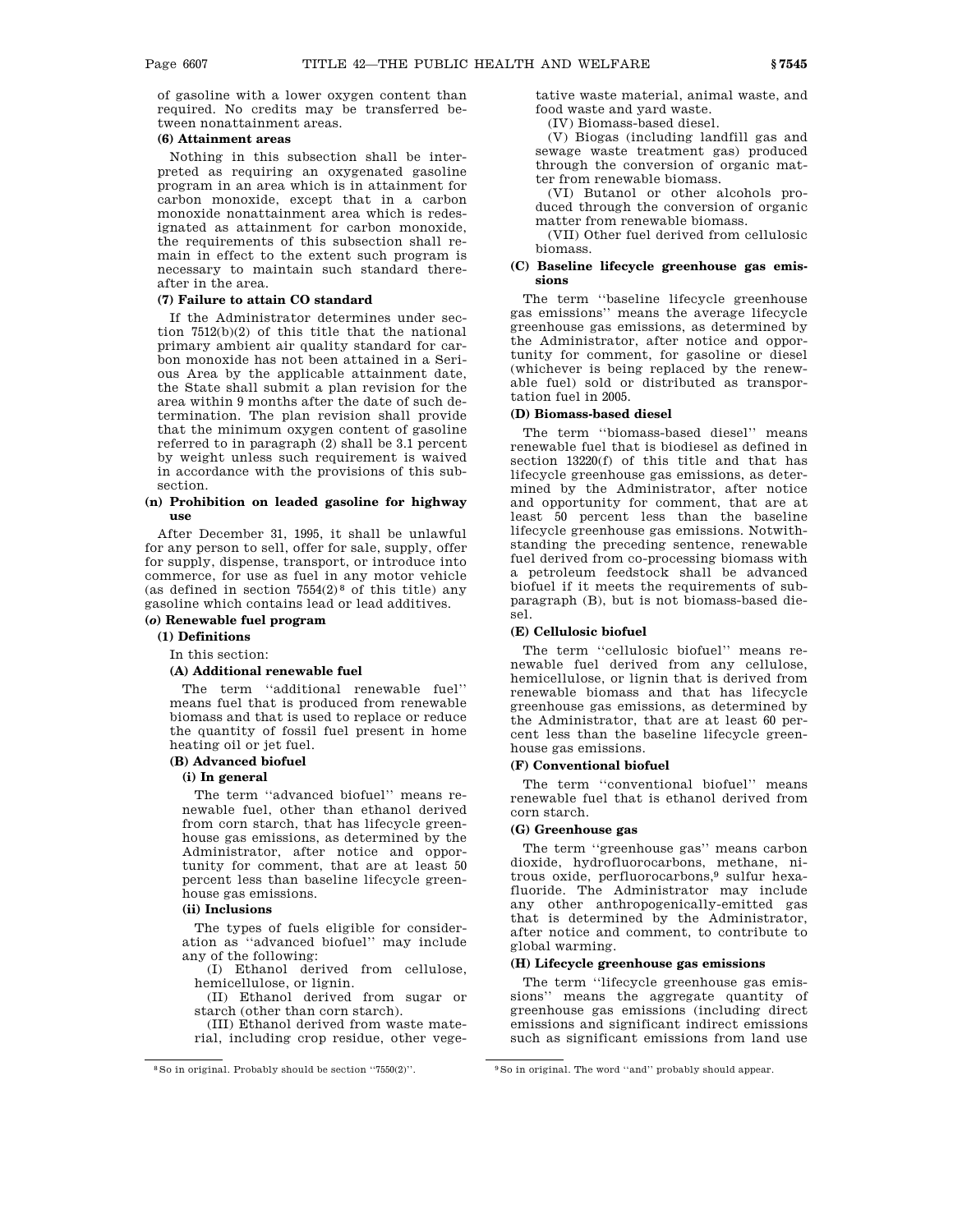changes), as determined by the Administrator, related to the full fuel lifecycle, including all stages of fuel and feedstock production and distribution, from feedstock generation or extraction through the distribution and delivery and use of the finished fuel to the ultimate consumer, where the mass values for all greenhouse gases are adjusted to account for their relative global warming potential.

#### **(I) Renewable biomass**

The term ''renewable biomass'' means each of the following:

(i) Planted crops and crop residue harvested from agricultural land cleared or cultivated at any time prior to December 19, 2007, that is either actively managed or fallow, and nonforested.

(ii) Planted trees and tree residue from actively managed tree plantations on nonfederal 10 land cleared at any time prior to December 19, 2007, including land belonging to an Indian tribe or an Indian individual, that is held in trust by the United States or subject to a restriction against alienation imposed by the United States.

(iii) Animal waste material and animal byproducts.

(iv) Slash and pre-commercial thinnings that are from non-federal 10 forestlands, including forestlands belonging to an Indian tribe or an Indian individual, that are held in trust by the United States or subject to a restriction against alienation imposed by the United States, but not forests or forestlands that are ecological communities with a global or State ranking of critically imperiled, imperiled, or rare pursuant to a State Natural Heritage Program, old growth forest, or late successional forest.

(v) Biomass obtained from the immediate vicinity of buildings and other areas regularly occupied by people, or of public infrastructure, at risk from wildfire.

(vi) Algae.

(vii) Separated yard waste or food waste, including recycled cooking and trap grease.

#### **(J) Renewable fuel**

The term ''renewable fuel'' means fuel that is produced from renewable biomass and that is used to replace or reduce the quantity of fossil fuel present in a transportation fuel.

#### **(K) Small refinery**

The term ''small refinery'' means a refinery for which the average aggregate daily crude oil throughput for a calendar year (as determined by dividing the aggregate throughput for the calendar year by the number of days in the calendar year) does not exceed 75,000 barrels.

### **(L) Transportation fuel**

The term ''transportation fuel'' means fuel for use in motor vehicles, motor vehicle engines, nonroad vehicles, or nonroad engines (except for ocean-going vessels).

# **(2) Renewable fuel program**

### **(A) Regulations**

# **(i) In general**

Not later than 1 year after August 8, 2005, the Administrator shall promulgate regulations to ensure that gasoline sold or introduced into commerce in the United States (except in noncontiguous States or territories), on an annual average basis, contains the applicable volume of renewable fuel determined in accordance with subparagraph (B). Not later than 1 year after December 19, 2007, the Administrator shall revise the regulations under this paragraph to ensure that transportation fuel sold or introduced into commerce in the United States (except in noncontiguous States or territories), on an annual average basis, contains at least the applicable volume of renewable fuel, advanced biofuel, cellulosic biofuel, and biomassbased diesel, determined in accordance with subparagraph (B) and, in the case of any such renewable fuel produced from new facilities that commence construction after December 19, 2007, achieves at least a 20 percent reduction in lifecycle greenhouse gas emissions compared to baseline lifecycle greenhouse gas emissions.

# **(ii) Noncontiguous State opt-in**

#### **(I) In general**

On the petition of a noncontiguous State or territory, the Administrator may allow the renewable fuel program established under this subsection to apply in the noncontiguous State or territory at the same time or any time after the Administrator promulgates regulations under this subparagraph.

# **(II) Other actions**

In carrying out this clause, the Administrator may—

(aa) issue or revise regulations under this paragraph;

(bb) establish applicable percentages under paragraph (3);

(cc) provide for the generation of credits under paragraph (5); and

(dd) take such other actions as are necessary to allow for the application of the renewable fuels program in a noncontiguous State or territory.

### **(iii) Provisions of regulations**

Regardless of the date of promulgation, the regulations promulgated under clause  $(i)$ 

(I) shall contain compliance provisions applicable to refineries, blenders, distributors, and importers, as appropriate, to ensure that the requirements of this paragraph are met; but

(II) shall not—

(aa) restrict geographic areas in which renewable fuel may be used; or

(bb) impose any per-gallon obligation for the use of renewable fuel.

<sup>10</sup>So in original. Probably should be ''non-Federal''.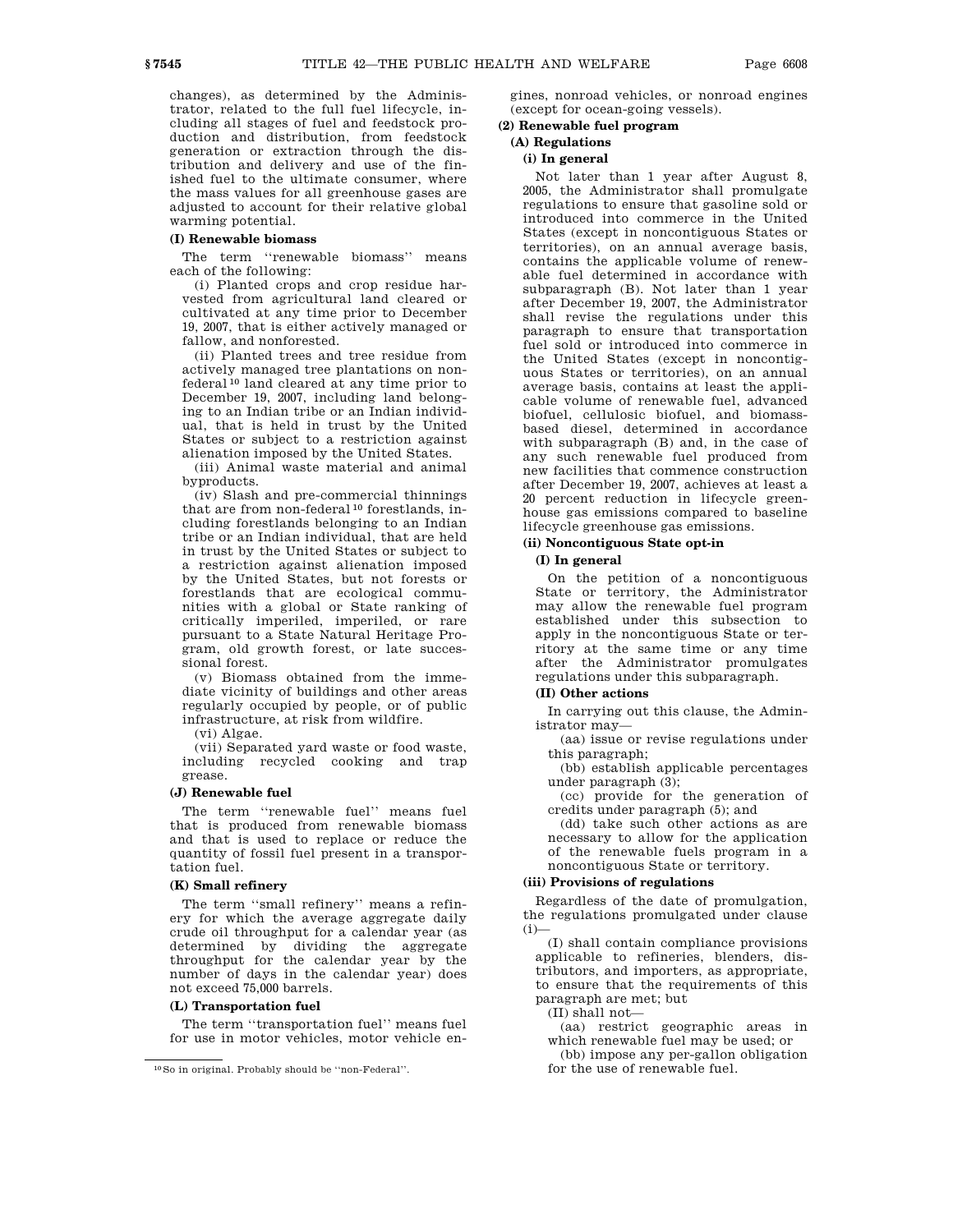### **(iv) Requirement in case of failure to promulgate regulations**

If the Administrator does not promulgate regulations under clause (i), the percentage of renewable fuel in gasoline sold or dispensed to consumers in the United States, on a volume basis, shall be 2.78 percent for calendar year 2006.

### **(B) Applicable volumes**

### **(i) Calendar years after 2005**

### **(I) Renewable fuel**

For the purpose of subparagraph (A), the applicable volume of renewable fuel for the calendar years 2006 through 2022 shall be determined in accordance with the following table:

| Calendar year: | Applicable<br>volume of<br>renewable<br>fuel<br>(in billions<br>of gallons): |
|----------------|------------------------------------------------------------------------------|
| 2006           | 4.0                                                                          |
| 2007           | 4.7                                                                          |
| 2008           | 9.0                                                                          |
| 2009           | 11.1                                                                         |
| 2010           | 12.95                                                                        |
| 2011           | 13.95                                                                        |
| 2012           | 15.2                                                                         |
| 2013           | 16.55                                                                        |
| 2014           | 18.15                                                                        |
| 2015           | 20.5                                                                         |
| 2016           | 22.25                                                                        |
| 2017           | 24.0                                                                         |
| 2018           | 26.0                                                                         |
|                |                                                                              |
| 2019           | 28.0                                                                         |
| 2020           | 30.0                                                                         |
| 2021           | 33.0                                                                         |
| 2022           | 36.0                                                                         |

### **(II) Advanced biofuel**

For the purpose of subparagraph (A), of the volume of renewable fuel required under subclause (I), the applicable volume of advanced biofuel for the calendar years 2009 through 2022 shall be determined in accordance with the following table:

**Applicable**

| Calendar year: | лррисаюн<br>volume of<br>advanced<br>biofuel<br>(in billions<br>of gallons): |
|----------------|------------------------------------------------------------------------------|
| 2009           | 0.6                                                                          |
| 2010           | 0.95                                                                         |
| 2011           | 1.35                                                                         |
| 2012           | 2.0                                                                          |
| 2013           | 2.75                                                                         |
| 2014           | 3.75                                                                         |
| 2015           | 5.5                                                                          |
| 2016           | 7.25                                                                         |
| 2017           | 9.0                                                                          |
| 2018           | 11.0                                                                         |
| 2019           | 13.0                                                                         |
| 2020           | 15.0                                                                         |
| 2021           | 18.0                                                                         |
| 2022           | 21.0                                                                         |
|                |                                                                              |

# **(III) Cellulosic biofuel**

For the purpose of subparagraph (A), of the volume of advanced biofuel required under subclause (II), the applicable volume of cellulosic biofuel for the calendar years 2010 through 2022 shall be determined in accordance with the following table:

| Calendar year: | Applicable<br>volume of<br>cellulosic<br>hiofuel<br>(in billions<br>of gallons): |
|----------------|----------------------------------------------------------------------------------|
| 2010           | 0.1                                                                              |
| 2011           | 0.25                                                                             |
| 2012           | 0.5                                                                              |
| 2013           | 1.0                                                                              |
| 2014           | 1.75                                                                             |
| 2015           | 3.0                                                                              |
| 2016           | 4.25                                                                             |
| 2017           | 5.5                                                                              |
| 2018           | 7.0                                                                              |
| 2019           | 8.5                                                                              |
| 2020           | 10.5                                                                             |
| 2021           | 13.5                                                                             |
| 2022           | 16.0                                                                             |

#### **(IV) Biomass-based diesel**

For the purpose of subparagraph (A), of the volume of advanced biofuel required under subclause (II), the applicable volume of biomass-based diesel for the calendar years 2009 through 2012 shall be determined in accordance with the following table:

| Calendar year: | Applicable<br>volume of<br>biomass-<br>based diesel<br>(in billions<br>of gallons): |
|----------------|-------------------------------------------------------------------------------------|
| 2009           | 0.5                                                                                 |
| 2010           | 0.65                                                                                |
| 2011           | 0.80                                                                                |
| 2012           | 10                                                                                  |

#### **(ii) Other calendar years**

For the purposes of subparagraph (A), the applicable volumes of each fuel specified in the tables in clause (i) for calendar years after the calendar years specified in the tables shall be determined by the Administrator, in coordination with the Secretary of Energy and the Secretary of Agriculture, based on a review of the implementation of the program during calendar years specified in the tables, and an analysis of—

(I) the impact of the production and use of renewable fuels on the environment, including on air quality, climate change, conversion of wetlands, ecosystems, wildlife habitat, water quality, and water supply;

(II) the impact of renewable fuels on the energy security of the United States;

(III) the expected annual rate of future commercial production of renewable fuels, including advanced biofuels in each category (cellulosic biofuel and biomass-based diesel);

(IV) the impact of renewable fuels on the infrastructure of the United States, including deliverability of materials,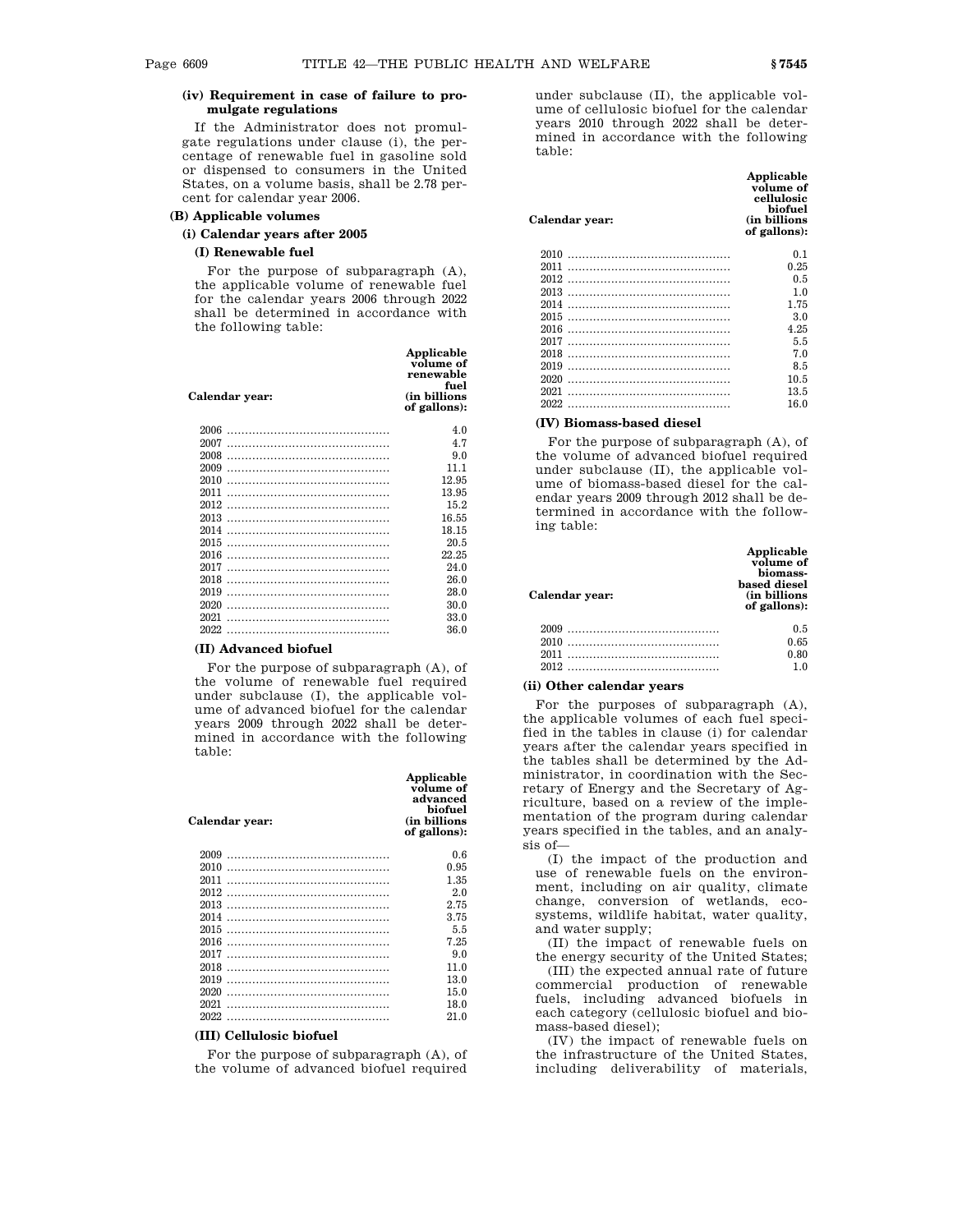goods, and products other than renewable fuel, and the sufficiency of infrastructure to deliver and use renewable  $f$ <sub>11e</sub> $]$ 

(V) the impact of the use of renewable fuels on the cost to consumers of transportation fuel and on the cost to transport goods; and

(VI) the impact of the use of renewable fuels on other factors, including job creation, the price and supply of agricultural commodities, rural economic development, and food prices.

The Administrator shall promulgate rules establishing the applicable volumes under this clause no later than 14 months before the first year for which such applicable volume will apply.

### **(iii) Applicable volume of advanced biofuel**

For the purpose of making the determinations in clause (ii), for each calendar year, the applicable volume of advanced biofuel shall be at least the same percentage of the applicable volume of renewable fuel as in calendar year 2022.

#### **(iv) Applicable volume of cellulosic biofuel**

For the purpose of making the determinations in clause (ii), for each calendar year, the applicable volume of cellulosic biofuel established by the Administrator shall be based on the assumption that the Administrator will not need to issue a waiver for such years under paragraph  $(7)(D)$ .

### **(v) Minimum applicable volume of biomassbased diesel**

For the purpose of making the determinations in clause (ii), the applicable volume of biomass-based diesel shall not be less than the applicable volume listed in clause (i)(IV) for calendar year 2012.

### **(3) Applicable percentages**

### **(A) Provision of estimate of volumes of gasoline sales**

Not later than October 31 of each of calendar years 2005 through 2021, the Administrator of the Energy Information Administration shall provide to the Administrator of the Environmental Protection Agency an estimate, with respect to the following calendar year, of the volumes of transportation fuel, biomass-based diesel, and cellulosic biofuel projected to be sold or introduced into commerce in the United States.

# **(B) Determination of applicable percentages (i) In general**

Not later than November 30 of each of calendar years 2005 through 2021, based on the estimate provided under subparagraph (A), the Administrator of the Environmental Protection Agency shall determine and publish in the Federal Register, with respect to the following calendar year, the renewable fuel obligation that ensures that the requirements of paragraph (2) are met.

### **(ii) Required elements**

The renewable fuel obligation determined for a calendar year under clause (i) shall—

(I) be applicable to refineries, blenders, and importers, as appropriate;

(II) be expressed in terms of a volume percentage of transportation fuel sold or introduced into commerce in the United States; and

(III) subject to subparagraph (C)(i), consist of a single applicable percentage that applies to all categories of persons specified in subclause (I).

### **(C) Adjustments**

In determining the applicable percentage for a calendar year, the Administrator shall make adjustments—

(i) to prevent the imposition of redundant obligations on any person specified in subparagraph  $(B)(ii)(I)$ ; and

(ii) to account for the use of renewable fuel during the previous calendar year by small refineries that are exempt under paragraph (9).

# **(4) Modification of greenhouse gas reduction percentages**

#### **(A) In general**

The Administrator may, in the regulations under the last sentence of paragraph  $(2)(A)(i)$ , adjust the 20 percent, 50 percent, and 60 percent reductions in lifecycle greenhouse gas emissions specified in paragraphs  $(2)(A)(i)$  (relating to renewable fuel),  $(1)(D)$ (relating to biomass-based diesel),  $(1)(B)(i)$ (relating to advanced biofuel), and (1)(E) (relating to cellulosic biofuel) to a lower percentage. For the 50 and 60 percent reductions, the Administrator may make such an adjustment only if he determines that generally such reduction is not commercially feasible for fuels made using a variety of feedstocks, technologies, and processes to meet the applicable reduction.

#### **(B) Amount of adjustment**

In promulgating regulations under this paragraph, the specified 50 percent reduction in greenhouse gas emissions from advanced biofuel and in biomass-based diesel may not be reduced below 40 percent. The specified 20 percent reduction in greenhouse gas emissions from renewable fuel may not be reduced below 10 percent, and the specified 60 percent reduction in greenhouse gas emissions from cellulosic biofuel may not be reduced below 50 percent.

#### **(C) Adjusted reduction levels**

An adjustment under this paragraph to a percent less than the specified 20 percent greenhouse gas reduction for renewable fuel shall be the minimum possible adjustment, and the adjusted greenhouse gas reduction shall be established by the Administrator at the maximum achievable level, taking cost in consideration, for natural gas fired cornbased ethanol plants, allowing for the use of a variety of technologies and processes. An adjustment in the 50 or 60 percent green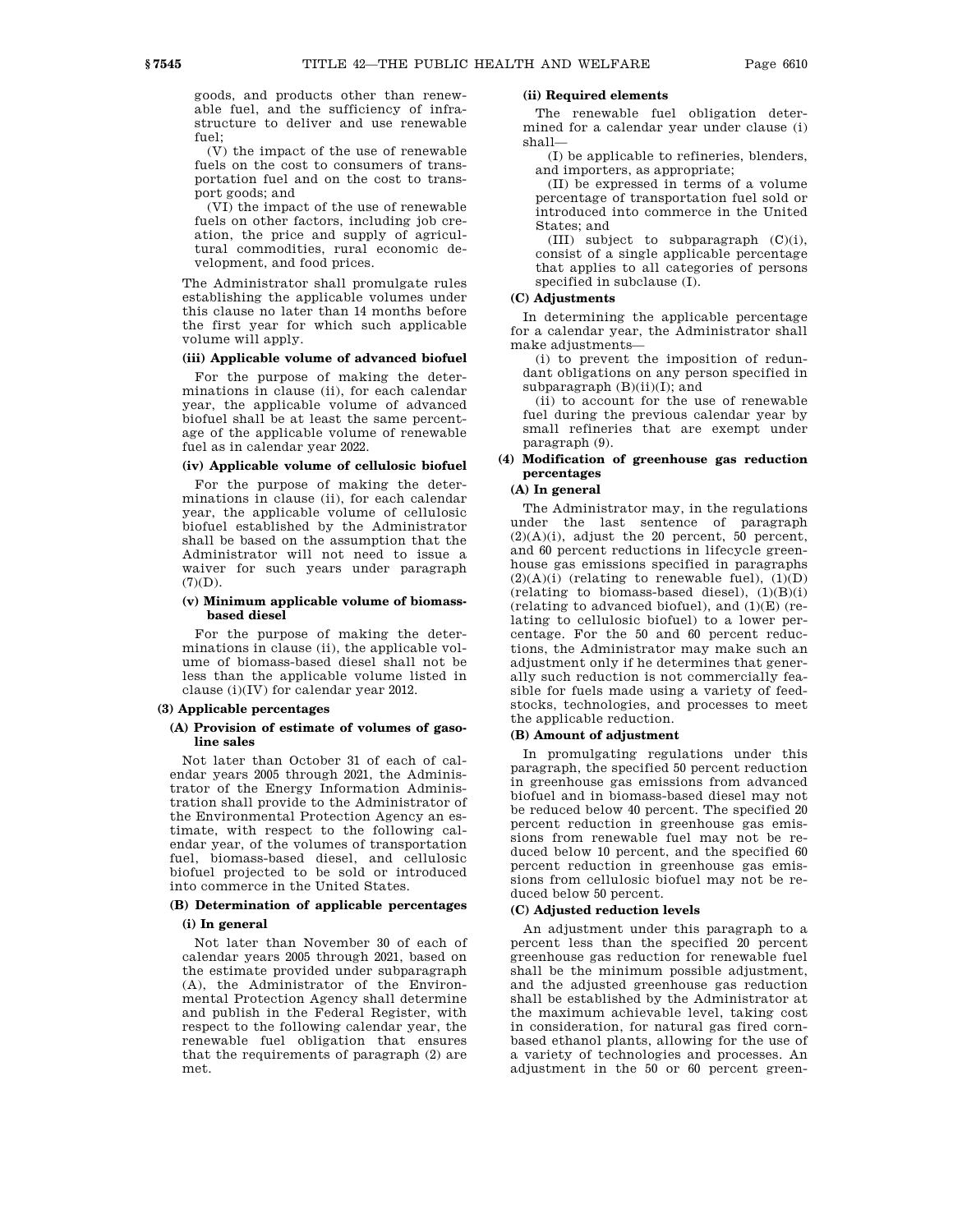house gas levels shall be the minimum possible adjustment for the fuel or fuels concerned, and the adjusted greenhouse gas reduction shall be established at the maximum achievable level, taking cost in consideration, allowing for the use of a variety of feedstocks, technologies, and processes.

#### **(D) 5-year review**

Whenever the Administrator makes any adjustment under this paragraph, not later than 5 years thereafter he shall review and revise (based upon the same criteria and standards as required for the initial adjustment) the regulations establishing the adjusted level.

# **(E) Subsequent adjustments**

After the Administrator has promulgated a final rule under the last sentence of paragraph (2)(A)(i) with respect to the method of determining lifecycle greenhouse gas emissions, except as provided in subparagraph (D), the Administrator may not adjust the percent greenhouse gas reduction levels unless he determines that there has been a significant change in the analytical methodology used for determining the lifecycle greenhouse gas emissions. If he makes such determination, he may adjust the 20, 50, or 60 percent reduction levels through rulemaking using the criteria and standards set forth in this paragraph.

#### **(F) Limit on upward adjustments**

If, under subparagraph (D) or (E), the Administrator revises a percent level adjusted as provided in subparagraphs (A), (B), and (C) to a higher percent, such higher percent may not exceed the applicable percent specified in paragraph  $(2)(A)(i)$ ,  $(1)(D)$ ,  $(1)(B)(i)$ , or  $(1)(E)$ .

#### **(G) Applicability of adjustments**

If the Administrator adjusts, or revises, a percent level referred to in this paragraph or makes a change in the analytical methodology used for determining the lifecycle greenhouse gas emissions, such adjustment, revision, or change (or any combination thereof) shall only apply to renewable fuel from new facilities that commence construction after the effective date of such adjustment, revision, or change.

# **(5) Credit program**

#### **(A) In general**

The regulations promulgated under para $graph (2)(A) shall provide-$ 

(i) for the generation of an appropriate amount of credits by any person that refines, blends, or imports gasoline that contains a quantity of renewable fuel that is greater than the quantity required under paragraph (2);

(ii) for the generation of an appropriate amount of credits for biodiesel; and

(iii) for the generation of credits by small refineries in accordance with para $graph (9)(C)$ .

#### **(B) Use of credits**

A person that generates credits under subparagraph (A) may use the credits, or transfer all or a portion of the credits to another person, for the purpose of complying with paragraph (2).

#### **(C) Duration of credits**

A credit generated under this paragraph shall be valid to show compliance for the 12 months as of the date of generation.

### **(D) Inability to generate or purchase sufficient credits**

The regulations promulgated under paragraph (2)(A) shall include provisions allowing any person that is unable to generate or purchase sufficient credits to meet the requirements of paragraph (2) to carry forward a renewable fuel deficit on condition that the person, in the calendar year following the year in which the renewable fuel deficit is created—

(i) achieves compliance with the renewable fuel requirement under paragraph (2); and

(ii) generates or purchases additional renewable fuel credits to offset the renewable fuel deficit of the previous year.

#### **(E) Credits for additional renewable fuel**

The Administrator may issue regulations providing: (i) for the generation of an appropriate amount of credits by any person that refines, blends, or imports additional renewable fuels specified by the Administrator; and (ii) for the use of such credits by the generator, or the transfer of all or a portion of the credits to another person, for the purpose of complying with paragraph (2).

### **(6) Seasonal variations in renewable fuel use (A) Study**

For each of calendar years 2006 through 2012, the Administrator of the Energy Information Administration shall conduct a study of renewable fuel blending to determine whether there are excessive seasonal variations in the use of renewable fuel.

#### **(B) Regulation of excessive seasonal variations**

If, for any calendar year, the Administrator of the Energy Information Administration, based on the study under subparagraph (A), makes the determinations specified in subparagraph (C), the Administrator of the Environmental Protection Agency shall promulgate regulations to ensure that 25 percent or more of the quantity of renewable fuel necessary to meet the requirements of paragraph (2) is used during each of the 2 periods specified in subparagraph (D) of each subsequent calendar year.

## **(C) Determinations**

The determinations referred to in subparagraph (B) are that—

(i) less than 25 percent of the quantity of renewable fuel necessary to meet the requirements of paragraph (2) has been used during 1 of the 2 periods specified in subparagraph (D) of the calendar year;

(ii) a pattern of excessive seasonal variation described in clause (i) will continue in subsequent calendar years; and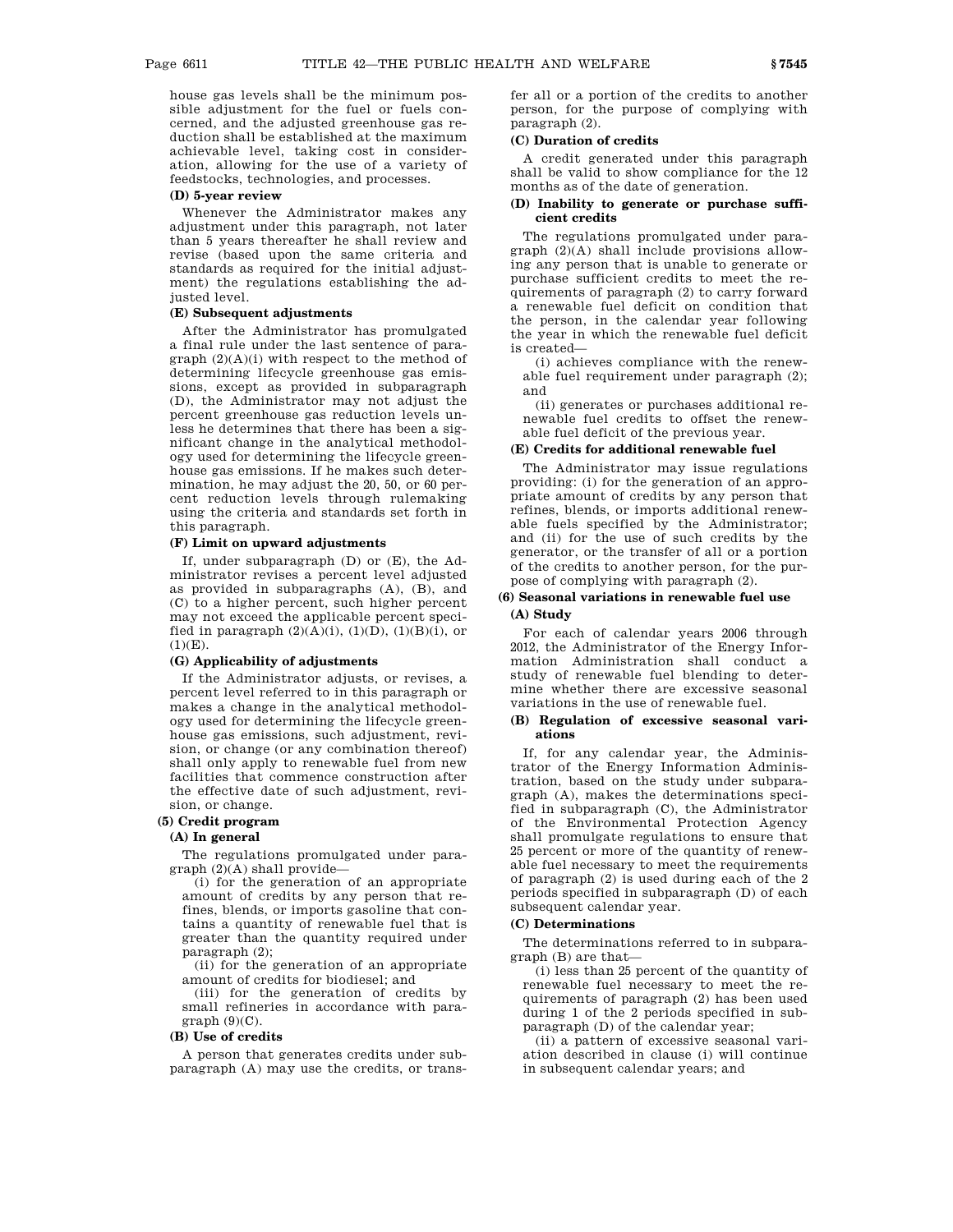(iii) promulgating regulations or other requirements to impose a 25 percent or more seasonal use of renewable fuels will not prevent or interfere with the attainment of national ambient air quality standards or significantly increase the price of motor fuels to the consumer.

### **(D) Periods**

The 2 periods referred to in this paragraph are—

(i) April through September; and

(ii) January through March and October through December.

### **(E) Exclusion**

Renewable fuel blended or consumed in calendar year 2006 in a State that has received a waiver under section 7543(b) of this title shall not be included in the study under subparagraph (A).

### **(F) State exemption from seasonality requirements**

Notwithstanding any other provision of law, the seasonality requirement relating to renewable fuel use established by this paragraph shall not apply to any State that has received a waiver under section 7543(b) of this title or any State dependent on refineries in such State for gasoline supplies.

#### **(7) Waivers**

### **(A) In general**

The Administrator, in consultation with the Secretary of Agriculture and the Secretary of Energy, may waive the requirements of paragraph (2) in whole or in part on petition by one or more States, by any person subject to the requirements of this subsection, or by the Administrator on his own motion by reducing the national quantity of renewable fuel required under paragraph  $(2)$ 

(i) based on a determination by the Administrator, after public notice and opportunity for comment, that implementation of the requirement would severely harm the economy or environment of a State, a region, or the United States; or

(ii) based on a determination by the Administrator, after public notice and opportunity for comment, that there is an inadequate domestic supply.

## **(B) Petitions for waivers**

The Administrator, in consultation with the Secretary of Agriculture and the Secretary of Energy, shall approve or disapprove a petition for a waiver of the requirements of paragraph (2) within 90 days after the date on which the petition is received by the Administrator.

# **(C) Termination of waivers**

A waiver granted under subparagraph (A) shall terminate after 1 year, but may be renewed by the Administrator after consultation with the Secretary of Agriculture and the Secretary of Energy.

### **(D) Cellulosic biofuel**

(i) For any calendar year for which the projected volume of cellulosic biofuel production is less than the minimum applicable volume established under paragraph (2)(B), as determined by the Administrator based on the estimate provided under paragraph (3)(A), not later than November 30 of the preceding calendar year, the Administrator shall reduce the applicable volume of cellulosic biofuel required under paragraph (2)(B) to the projected volume available during that calendar year. For any calendar year in which the Administrator makes such a reduction, the Administrator may also reduce the applicable volume of renewable fuel and advanced biofuels requirement established under paragraph (2)(B) by the same or a lesser volume.

(ii) Whenever the Administrator reduces the minimum cellulosic biofuel volume under this subparagraph, the Administrator shall make available for sale cellulosic biofuel credits at the higher of \$0.25 per gallon or the amount by which \$3.00 per gallon exceeds the average wholesale price of a gallon of gasoline in the United States. Such amounts shall be adjusted for inflation by the Administrator for years after 2008.

(iii) Eighteen months after December 19, 2007, the Administrator shall promulgate regulations to govern the issuance of credits under this subparagraph. The regulations shall set forth the method for determining the exact price of credits in the event of a waiver. The price of such credits shall not be changed more frequently than once each quarter. These regulations shall include such provisions, including limiting the credits' uses and useful life, as the Administrator deems appropriate to assist market liquidity and transparency, to provide appropriate certainty for regulated entities and renewable fuel producers, and to limit any potential misuse of cellulosic biofuel credits to reduce the use of other renewable fuels, and for such other purposes as the Administrator determines will help achieve the goals of this subsection. The regulations shall limit the number of cellulosic biofuel credits for any calendar year to the minimum applicable volume (as reduced under this subparagraph) of cellulosic biofuel for that year.

# **(E) Biomass-based diesel**

#### **(i) Market evaluation**

The Administrator, in consultation with the Secretary of Energy and the Secretary of Agriculture, shall periodically evaluate the impact of the biomass-based diesel requirements established under this paragraph on the price of diesel fuel.

### **(ii) Waiver**

If the Administrator determines that there is a significant renewable feedstock disruption or other market circumstances that would make the price of biomassbased diesel fuel increase significantly, the Administrator, in consultation with the Secretary of Energy and the Secretary of Agriculture, shall issue an order to reduce, for up to a 60-day period, the quantity of biomass-based diesel required under sub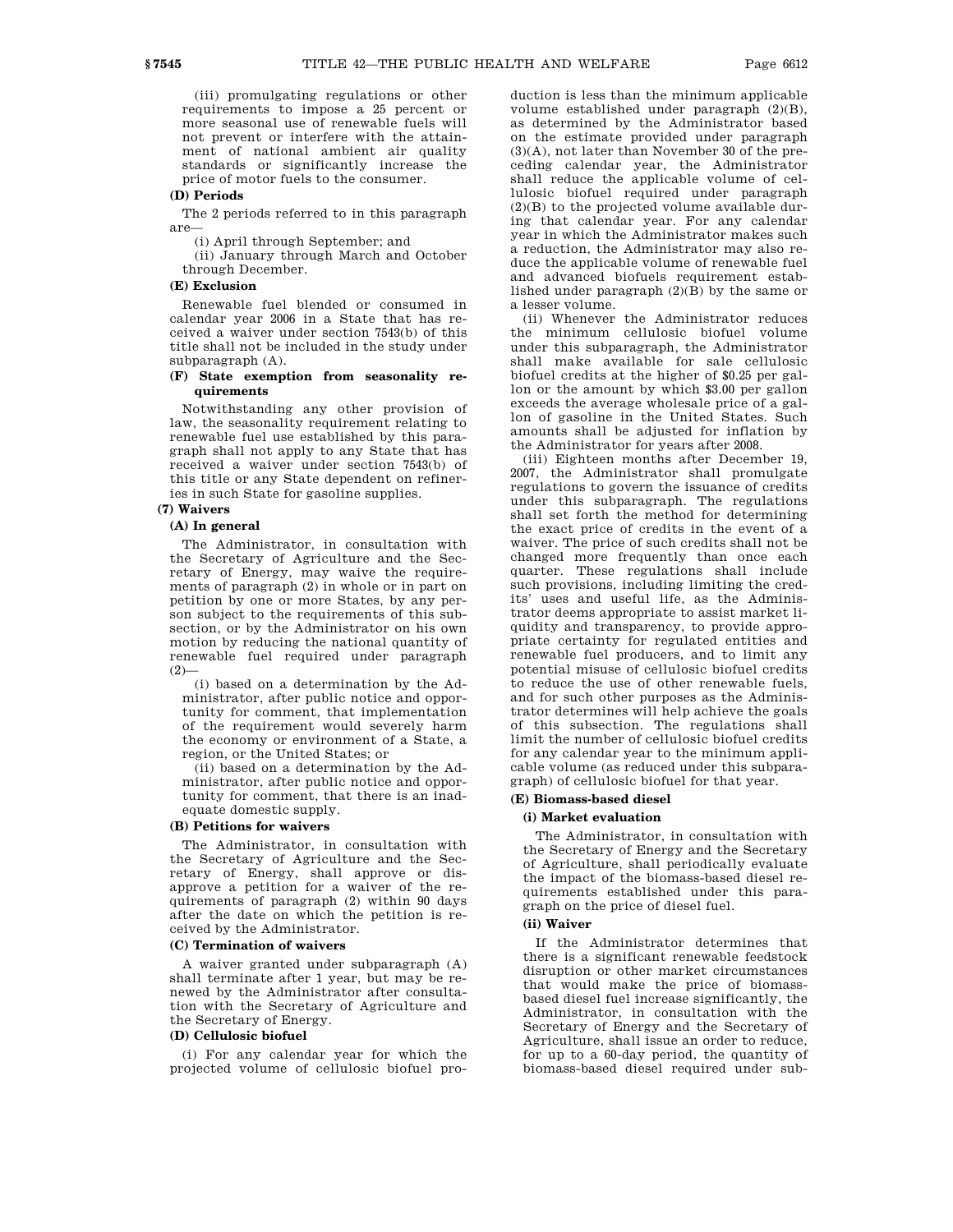paragraph (A) by an appropriate quantity that does not exceed 15 percent of the applicable annual requirement for biomassbased diesel. For any calendar year in which the Administrator makes a reduction under this subparagraph, the Administrator may also reduce the applicable volume of renewable fuel and advanced biofuels requirement established under paragraph  $(2)(B)$  by the same or a lesser volume.

#### **(iii) Extensions**

If the Administrator determines that the feedstock disruption or circumstances described in clause (ii) is continuing beyond the 60-day period described in clause (ii) or this clause, the Administrator, in consultation with the Secretary of Energy and the Secretary of Agriculture, may issue an order to reduce, for up to an additional 60 day period, the quantity of biomass-based diesel required under subparagraph (A) by an appropriate quantity that does not exceed an additional 15 percent of the applicable annual requirement for biomassbased diesel.

### **(F) Modification of applicable volumes**

For any of the tables in paragraph (2)(B), if the Administrator waives—

(i) at least 20 percent of the applicable volume requirement set forth in any such table for 2 consecutive years; or

(ii) at least 50 percent of such volume requirement for a single year,

the Administrator shall promulgate a rule (within 1 year after issuing such waiver) that modifies the applicable volumes set forth in the table concerned for all years following the final year to which the waiver applies, except that no such modification in applicable volumes shall be made for any year before 2016. In promulgating such a rule, the Administrator shall comply with the processes, criteria, and standards set forth in paragraph  $(2)(B)(ii)$ .

### **(8) Study and waiver for initial year of program**

#### **(A) In general**

Not later than 180 days after August 8, 2005, the Secretary of Energy shall conduct for the Administrator a study assessing whether the renewable fuel requirement under paragraph (2) will likely result in significant adverse impacts on consumers in 2006, on a national, regional, or State basis.

### **(B) Required evaluations**

The study shall evaluate renewable fuel—

(i) supplies and prices;

(ii) blendstock supplies; and

(iii) supply and distribution system capabilities.

#### **(C) Recommendations by the Secretary**

Based on the results of the study, the Secretary of Energy shall make specific recommendations to the Administrator concerning waiver of the requirements of paragraph (2), in whole or in part, to prevent any adverse impacts described in subparagraph (A).

# **(D) Waiver**

# **(i) In general**

Not later than 270 days after August 8, 2005, the Administrator shall, if and to the extent recommended by the Secretary of Energy under subparagraph (C), waive, in whole or in part, the renewable fuel requirement under paragraph (2) by reducing the national quantity of renewable fuel required under paragraph (2) in calendar year 2006.

### **(ii) No effect on waiver authority**

Clause (i) does not limit the authority of the Administrator to waive the requirements of paragraph (2) in whole, or in part, under paragraph (7).

# **(9) Small refineries**

# **(A) Temporary exemption**

# **(i) In general**

The requirements of paragraph (2) shall not apply to small refineries until calendar year 2011.

### **(ii) Extension of exemption**

#### **(I) Study by Secretary of Energy**

Not later than December 31, 2008, the Secretary of Energy shall conduct for the Administrator a study to determine whether compliance with the requirements of paragraph (2) would impose a disproportionate economic hardship on small refineries.

#### **(II) Extension of exemption**

In the case of a small refinery that the Secretary of Energy determines under subclause (I) would be subject to a disproportionate economic hardship if required to comply with paragraph (2), the Administrator shall extend the exemption under clause (i) for the small refinery for a period of not less than 2 additional years.

### **(B) Petitions based on disproportionate economic hardship**

### **(i) Extension of exemption**

A small refinery may at any time petition the Administrator for an extension of the exemption under subparagraph (A) for the reason of disproportionate economic hardship.

### **(ii) Evaluation of petitions**

In evaluating a petition under clause (i), the Administrator, in consultation with the Secretary of Energy, shall consider the findings of the study under subparagraph (A)(ii) and other economic factors.

#### **(iii) Deadline for action on petitions**

The Administrator shall act on any petition submitted by a small refinery for a hardship exemption not later than 90 days after the date of receipt of the petition.

#### **(C) Credit program**

If a small refinery notifies the Administrator that the small refinery waives the exemption under subparagraph (A), the regula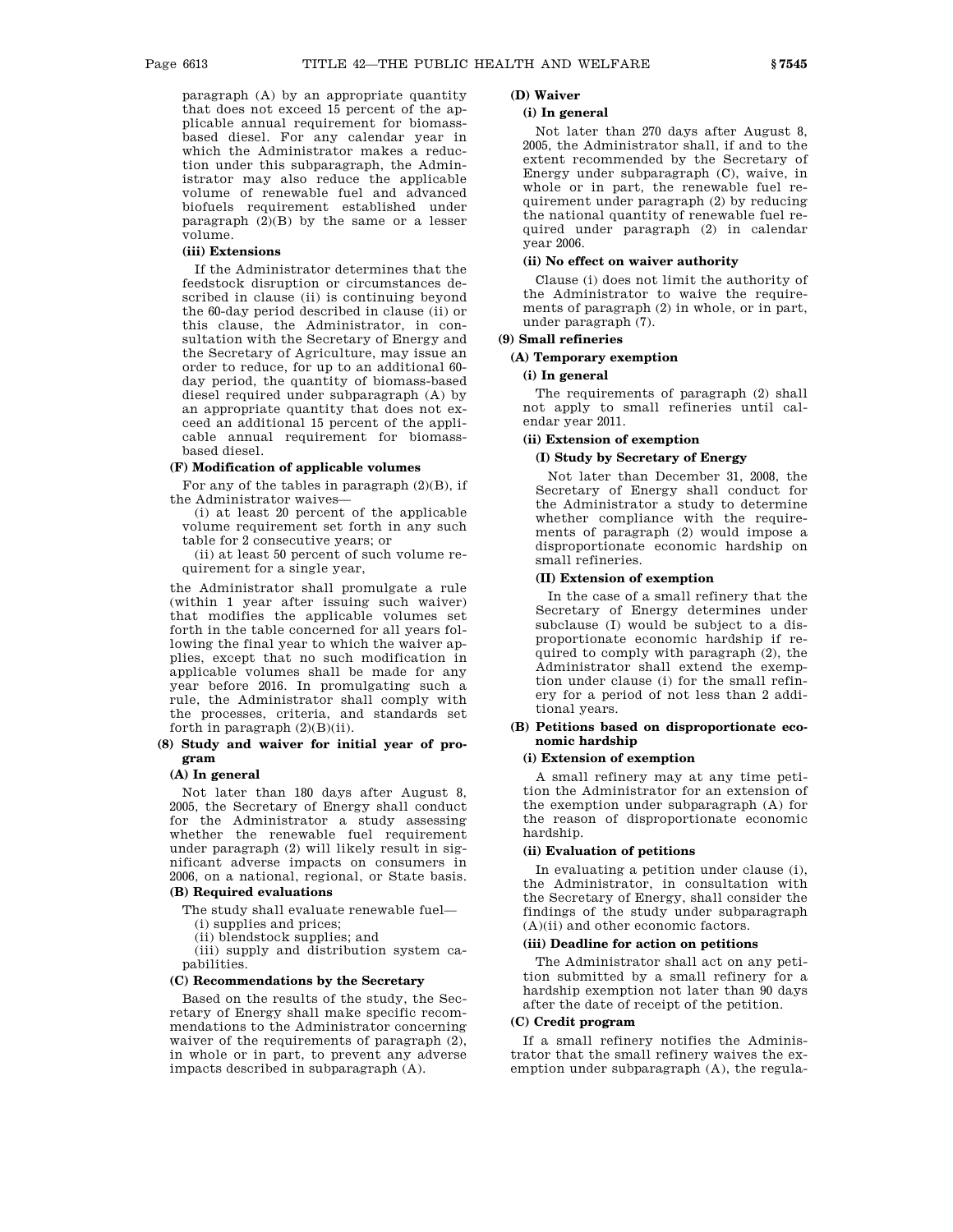tions promulgated under paragraph (2)(A) shall provide for the generation of credits by the small refinery under paragraph (5) beginning in the calendar year following the date of notification.

### **(D) Opt-in for small refineries**

A small refinery shall be subject to the requirements of paragraph (2) if the small refinery notifies the Administrator that the small refinery waives the exemption under subparagraph (A).

### **(10) Ethanol market concentration analysis (A) Analysis**

#### **(i) In general**

Not later than 180 days after August 8, 2005, and annually thereafter, the Federal Trade Commission shall perform a market concentration analysis of the ethanol production industry using the Herfindahl-Hirschman Index to determine whether there is sufficient competition among industry participants to avoid price-setting and other anticompetitive behavior.

### **(ii) Scoring**

For the purpose of scoring under clause (i) using the Herfindahl-Hirschman Index, all marketing arrangements among industry participants shall be considered.

#### **(B) Report**

Not later than December 1, 2005, and annually thereafter, the Federal Trade Commission shall submit to Congress and the Administrator a report on the results of the market concentration analysis performed under subparagraph (A)(i).

### **(11) Periodic reviews**

To allow for the appropriate adjustment of the requirements described in subparagraph (B) of paragraph (2), the Administrator shall conduct periodic reviews of—

(A) existing technologies;

(B) the feasibility of achieving compliance with the requirements; and

(C) the impacts of the requirements described in subsection  $(a)(2)^{11}$  on each individual and entity described in paragraph (2).

#### **(12) Effect on other provisions**

Nothing in this subsection, or regulations issued pursuant to this subsection, shall affect or be construed to affect the regulatory status of carbon dioxide or any other greenhouse gas, or to expand or limit regulatory authority regarding carbon dioxide or any other greenhouse gas, for purposes of other provisions (including section 7475) of this chapter. The previous sentence shall not affect implementation and enforcement of this subsection.

### **(q) 12 Analyses of motor vehicle fuel changes and emissions model**

### **(1) Anti-backsliding analysis**

### **(A) Draft analysis**

Not later than 4 years after August 8, 2005, the Administrator shall publish for public comment a draft analysis of the changes in emissions of air pollutants and air quality due to the use of motor vehicle fuel and fuel additives resulting from implementation of the amendments made by the Energy Policy Act of 2005.

# **(B) Final analysis**

After providing a reasonable opportunity for comment but not later than 5 years after August 8, 2005, the Administrator shall publish the analysis in final form.

### **(2) Emissions model**

For the purposes of this section, not later than 4 years after August 8, 2005, the Administrator shall develop and finalize an emissions model that reflects, to the maximum extent practicable, the effects of gasoline characteristics or components on emissions from vehicles in the motor vehicle fleet during calendar year 2007.

#### **(3) Permeation effects study**

#### **(A) In general**

Not later than 1 year after August 8, 2005, the Administrator shall conduct a study, and report to Congress the results of the study, on the effects of ethanol content in gasoline on permeation, the process by which fuel molecules migrate through the elastomeric materials (rubber and plastic parts) that make up the fuel and fuel vapor systems of a motor vehicle.

#### **(B) Evaporative emissions**

The study shall include estimates of the increase in total evaporative emissions likely to result from the use of gasoline with ethanol content in a motor vehicle, and the fleet of motor vehicles, due to permeation.

### **(r) Fuel and fuel additive importers and importation**

For the purposes of this section, the term ''manufacturer'' includes an importer and the term ''manufacture'' includes importation.

#### **(s) Conversion assistance for cellulosic biomass, waste-derived ethanol, approved renewable fuels**

### **(1) In general**

The Secretary of Energy may provide grants to merchant producers of cellulosic biomass ethanol, waste-derived ethanol, and approved renewable fuels in the United States to assist the producers in building eligible production facilities described in paragraph (2) for the production of ethanol or approved renewable fuels.

#### **(2) Eligible production facilities**

A production facility shall be eligible to receive a grant under this subsection if the production facility—

(A) is located in the United States; and

(B) uses cellulosic or renewable biomass or waste-derived feedstocks derived from agricultural residues, wood residues, municipal solid waste, or agricultural byproducts.

# **(3) Authorization of appropriations**

There are authorized to be appropriated the following amounts to carry out this subsection:

<sup>11</sup>So in original. Subsection (a) does not contain a par. (2).

<sup>12</sup>So in original. No subsec. (p) has been enacted.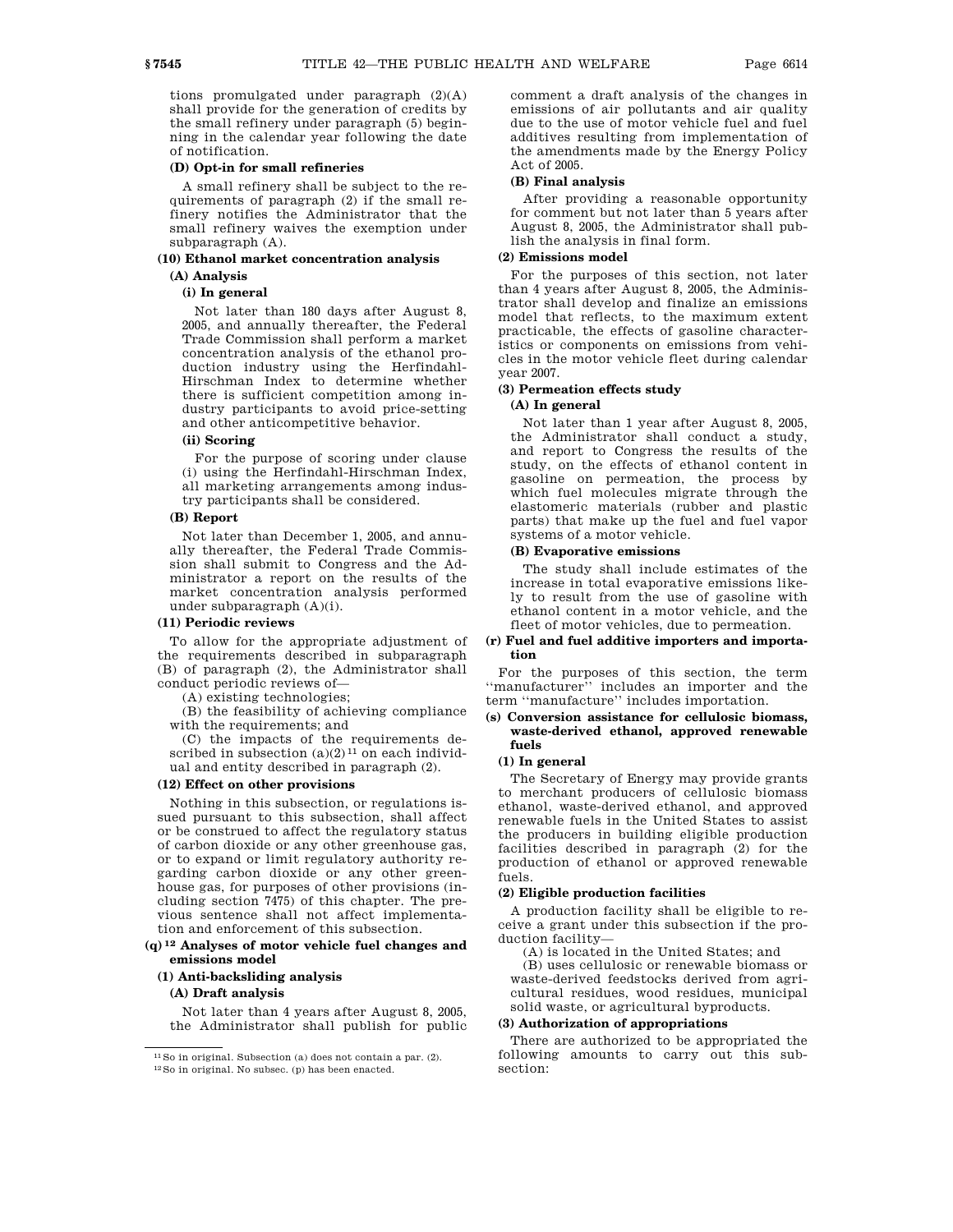(A) \$100,000,000 for fiscal year 2006. (B) \$250,000,000 for fiscal year 2007. (C) \$400,000,000 for fiscal year 2008.

#### **(4) Definitions**

For the purposes of this subsection:

(A) The term ''approved renewable fuels'' are fuels and components of fuels that have been approved by the Department of Energy, as defined in section 13211 of this title, which have been made from renewable biomass.

(B) The term ''renewable biomass'' is, as defined in Presidential Executive Order 13134, published in the Federal Register on August 16, 1999, any organic matter that is available on a renewable or recurring basis (excluding old-growth timber), including dedicated energy crops and trees, agricultural food and feed crop residues, aquatic plants, animal wastes, wood and wood residues, paper and paper residues, and other vegetative waste materials. Old-growth timber means timber of a forest from the late successional stage of forest development.

# **(t) Blending of compliant reformulated gasolines (1) In general**

Notwithstanding subsections (h) and (k) of this section and subject to the limitations in paragraph (2) of this subsection, it shall not be a violation of this part 13 for a gasoline retailer, during any month of the year, to blend at a retail location batches of ethanol-blended and non-ethanol-blended reformulated gasoline, provided that—

(A) each batch of gasoline to be blended has been individually certified as in compliance with subsections (h) and (k) of this section prior to being blended;

(B) the retailer notifies the Administrator prior to such blending, and identifies the exact location of the retail station and the specific tank in which such blending will take place;

(C) the retailer retains and, as requested by the Administrator or the Administrator's designee, makes available for inspection such certifications accounting for all gasoline at the retail outlet; and

(D) the retailer does not, between June 1 and September 15 of each year, blend a batch of VOC-controlled, or ''summer'', gasoline with a batch of non-VOC-controlled, or ''winter'', gasoline (as these terms are defined under subsections (h) and (k) of this section).

### **(2) Limitations**

### **(A) Frequency limitation**

A retailer shall only be permitted to blend batches of compliant reformulated gasoline under this subsection a maximum of two blending periods between May 1 and September 15 of each calendar year.

### **(B) Duration of blending period**

Each blending period authorized under subparagraph (A) shall extend for a period of no more than 10 consecutive calendar days.

# **(3) Surveys**

A sample of gasoline taken from a retail location that has blended gasoline within the past 30 days and is in compliance with subparagraphs (A), (B), (C), and (D) of paragraph (1) shall not be used in a VOC survey mandated by 40 CFR Part 80.

## **(4) State implementation plans**

A State shall be held harmless and shall not be required to revise its State implementation plan under section 7410 of this title to account for the emissions from blended gasoline authorized under paragraph (1).

#### **(5) Preservation of State law**

Nothing in this subsection shall—

(A) preempt existing State laws or regulations regulating the blending of compliant gasolines; or

(B) prohibit a State from adopting such restrictions in the future.

### **(6) Regulations**

The Administrator shall promulgate, after notice and comment, regulations implementing this subsection within 1 year after August 8, 2005.

### **(7) Effective date**

This subsection shall become effective 15 months after August 8, 2005, and shall apply to blended batches of reformulated gasoline on or after that date, regardless of whether the implementing regulations required by paragraph (6) have been promulgated by the Administrator by that date.

### **(8) Liability**

No person other than the person responsible for blending under this subsection shall be subject to an enforcement action or penalties under subsection (d) of this section solely arising from the blending of compliant reformulated gasolines by the retailers.

#### **(9) Formulation of gasoline**

This subsection does not grant authority to the Administrator or any State (or any subdivision thereof) to require reformulation of gasoline at the refinery to adjust for potential or actual emissions increases due to the blending authorized by this subsection.

### **(u) Standard specifications for biodiesel**

(1) Unless the American Society for Testing and Materials has adopted a standard for diesel fuel containing 20 percent biodiesel (commonly known as ''B20'') within 1 year after December 19, 2007, the Administrator shall initiate a rulemaking to establish a uniform per gallon fuel standard for such fuel and designate an identification number so that vehicle manufacturers are able to design engines to use fuel meeting such standard.

(2) Unless the American Society for Testing and Materials has adopted a standard for diesel fuel containing 5 percent biodiesel (commonly known as ''B5'') within 1 year after December 19, 2007, the Administrator shall initiate a rulemaking to establish a uniform per gallon fuel standard for such fuel and designate an identification so that vehicle manufacturers are able

<sup>13</sup>See References in Text note below.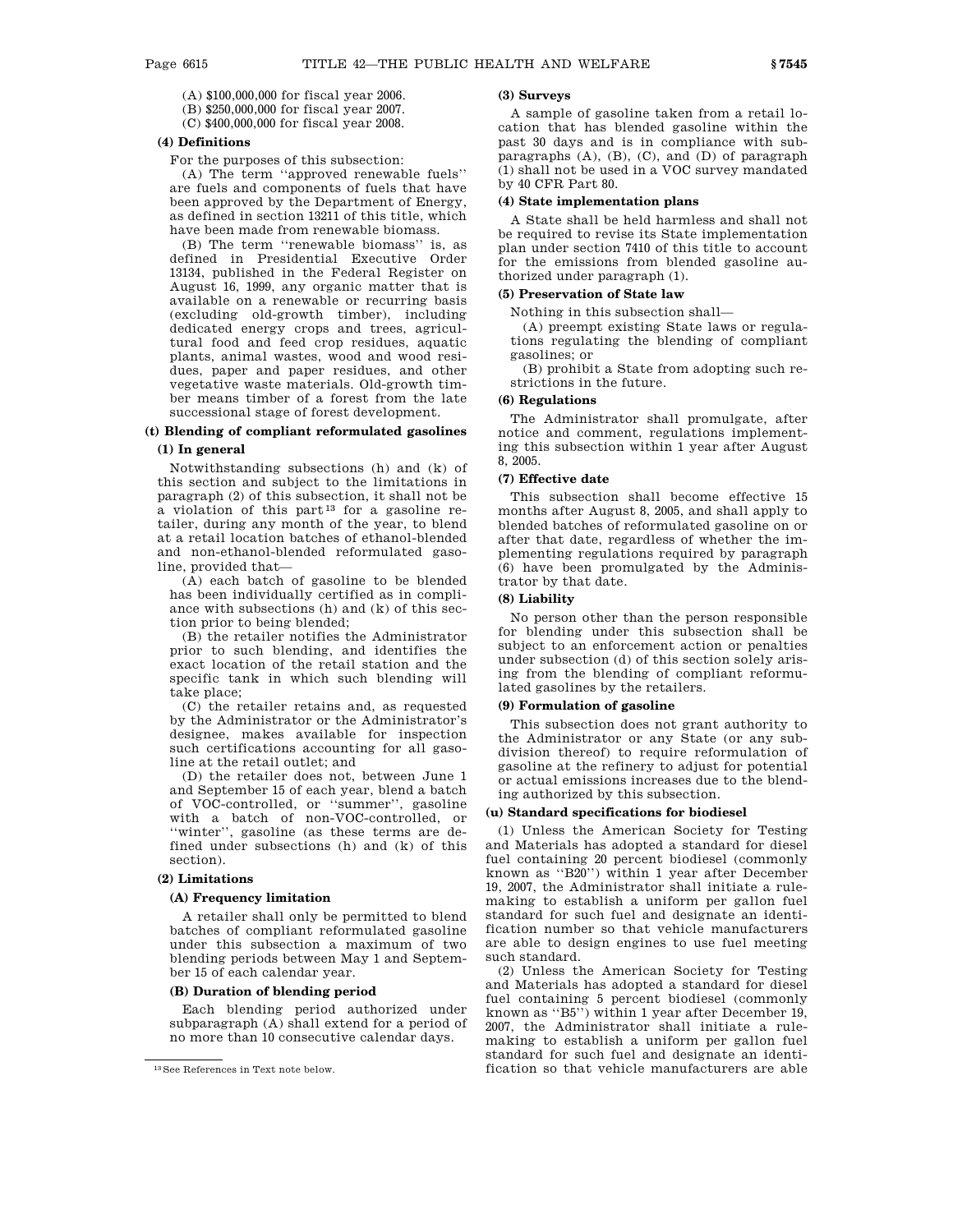to design engines to use fuel meeting such standard.

(3) Whenever the Administrator is required to initiate a rulemaking under paragraph (1) or (2), the Administrator shall promulgate a final rule within 18 months after December 19, 2007.

(4) Not later than 180 days after December 19, 2007, the Administrator shall establish an annual inspection and enforcement program to ensure that diesel fuel containing biodiesel sold or distributed in interstate commerce meets the standards established under regulations under this section, including testing and certification for compliance with applicable standards of the American Society for Testing and Materials. There are authorized to be appropriated to carry out the inspection and enforcement program under this paragraph \$3,000,000 for each of fiscal years 2008 through 2010.

(5) For purposes of this subsection, the term ''biodiesel'' has the meaning provided by section 13220(f) of this title.

### **(v) Prevention of air quality deterioration**

#### **(1) Study**

#### **(A) In general**

Not later than 18 months after December 19, 2007, the Administrator shall complete a study to determine whether the renewable fuel volumes required by this section will adversely impact air quality as a result of changes in vehicle and engine emissions of air pollutants regulated under this chapter.

#### **(B) Considerations**

The study shall include consideration of— (i) different blend levels, types of renewable fuels, and available vehicle technologies; and

(ii) appropriate national, regional, and local air quality control measures.

#### **(2) Regulations**

Not later than 3 years after December 19, 2007, the Administrator shall—

(A) promulgate fuel regulations to implement appropriate measures to mitigate, to the greatest extent achievable, considering the results of the study under paragraph (1), any adverse impacts on air quality, as the result of the renewable volumes required by this section; or

(B) make a determination that no such measures are necessary.

(July 14, 1955, ch. 360, title II, §211, formerly §210, as added Pub. L. 90–148, §2, Nov. 21, 1967, 81 Stat. 502; renumbered and amended Pub. L. 91–604, §§8(a), 9(a), Dec. 31, 1970, 84 Stat. 1694, 1698; Pub. L. 92–157, title III, §302(d), (e), Nov. 18, 1971, 85 Stat. 464; Pub. L. 95–95, title II, §§222, 223, title IV, §401(e), Aug. 7, 1977, 91 Stat. 762, 764, 791; Pub. L. 95–190, §14(a)(73), (74), Nov. 16, 1977, 91 Stat. 1403, 1404; Pub. L. 101–549, title II, §§212–221, 228(d), Nov. 15, 1990, 104 Stat. 2488–2500, 2510; Pub. L. 109–58, title XV,  $\S\ 1501(a)-(c), 1504(a)(1), (b),$ 1505–1507, 1512, 1513, 1541(a), (b), Aug. 8, 2005, 119 Stat. 1067–1074, 1076, 1077, 1080, 1081, 1088, 1089, 1106, 1107; Pub. L. 110–140, title II, §§201, 202, 203(f), 208, 209, 210(b), 247, 251, Dec. 19, 2007, 121 Stat. 1519, 1521, 1529, 1531, 1532, 1547, 1548.)

#### REFERENCES IN TEXT

August 8, 2005, referred to in subsec.  $(c)(4)(C)(v)(II)$ , was in the original ''enactment'', which was translated as meaning the date of enactment of Pub. L. 109–58, which enacted subsec.  $(c)(4)(C)(v)$ , to reflect the probable intent of Congress.

Section 7521(*l*) of this title, referred to in subsec.  $(k)(1)(B)(vi)$ , was in the original "section 202(1) of the Clean Air Act'', which was translated as meaning section 202(*l*) of the Clean Air Act, to reflect the probable intent of Congress.

The Energy Policy Act of 2005, referred to in subsec. (q)(1)(A), is Pub. L. 109–58, Aug. 8, 2005, 119 Stat. 594. For complete classification of this Act to the Code, see Short Title note set out under section 15801 of this title and Tables.

Executive Order 13134, referred to in subsec. (s)(4)(B), which was set out as a note under section 8601 of Title 7, Agriculture, was revoked by Ex. Ord. No. 13423, §11(a)(iii), Jan. 24, 2007, 72 F.R. 3923.

This part, referred to in subsec. (t)(1), was in the original ''this subtitle'' which was translated as ''this part'', meaning part A of title II of act July 14, 1955, as the probable intent of Congress, because title II of act July 14, 1955, does not contain subtitles.

#### CODIFICATION

Section was formerly classified to section 1857f–6c of this title.

#### PRIOR PROVISIONS

A prior section 211 of act July 14, 1955, as added Nov. 21, 1967, Pub. L. 90–148, §2, 81 Stat. 503, provided for a national emissions standards study and was classified to section 1857f–6d of this title, prior to repeal by section 8(a) of Pub. L. 91–604.

#### **AMENDMENTS**

2007—Subsec. (c)(1). Pub. L. 110–140, §208, substituted ''nonroad vehicle if, in the judgment of the Administrator, any fuel or fuel additive or'' for ''nonroad vehicle (A) if in the judgment of the Administrator'' and ''air pollution or water pollution (including any degradation in the quality of groundwater) that'' for ''air pollution which'

Subsec. (f)(4). Pub. L. 110–140, §251, amended par. (4) generally. Prior to amendment, par. (4) read as follows: ''The Administrator, upon application of any manufacturer of any fuel or fuel additive, may waive the prohibitions established under paragraph (1) or (3) of this subsection or the limitation specified in paragraph (2) of this subsection, if he determines that the applicant has established that such fuel or fuel additive or a specified concentration thereof, and the emission products of such fuel or additive or specified concentration thereof, will not cause or contribute to a failure of any emission control device or system (over the useful life of any vehicle in which such device or system is used) to achieve compliance by the vehicle with the emission standards with respect to which it has been certified pursuant to section 7525 of this title. If the Administrator has not acted to grant or deny an application under this paragraph within one hundred and eighty days of receipt of such application, the waiver authorized by this paragraph shall be treated as granted.

Subsec. (*o*)(1). Pub. L. 110–140, §201, amended par. (1) generally. Prior to amendment, par. (1) defined ''cellulosic biomass ethanol'', ''waste derived ethanol'', ''renewable fuel'', and ''small refinery''.

Subsec. (*o*)(2)(A)(i). Pub. L. 110–140, §202(a)(1), inserted at end ''Not later than 1 year after December 19, 2007, the Administrator shall revise the regulations under this paragraph to ensure that transportation fuel sold or introduced into commerce in the United States (except in noncontiguous States or territories), on an annual average basis, contains at least the applicable volume of renewable fuel, advanced biofuel, cellulosic biofuel, and biomass-based diesel, determined in accordance with subparagraph (B) and, in the case of any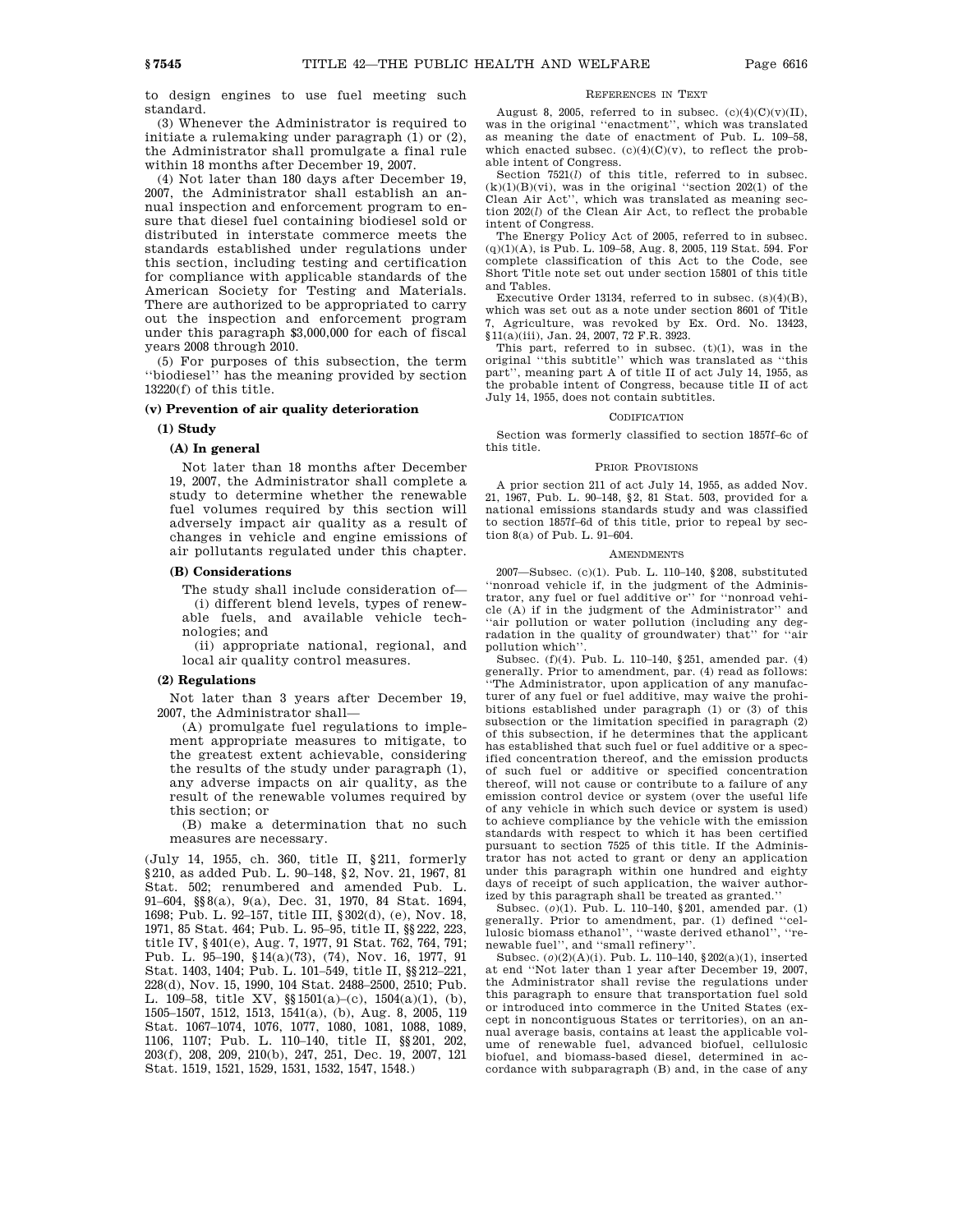such renewable fuel produced from new facilities that commence construction after December 19, 2007, achieves at least a 20 percent reduction in lifecycle greenhouse gas emissions compared to baseline lifecycle greenhouse gas emissions.''

Subsec. (*o*)(2)(B). Pub. L. 110–140, §202(a)(2), amended subpar. (B) generally. Prior to amendment, subpar. (B) set forth table of applicable volumes for renewable fuel and related to determination of applicable volumes after the years addressed by the table, including the minimum quantity of renewable fuel to be derived from cellulosic biomass and the method of calculating the minimum applicable volume.

Subsec. ( $o(3)(A)$ . Pub. L. 110–140, §202(b)(1), (2), substituted "2021" for "2011" and "transportation fuel, biomass-based diesel, and cellulosic biofuel'' for ''gasoline''.

Subsec. (*o*)(3)(B)(i). Pub. L. 110–140, §202(b)(3), sub-

stituted ''2021'' for ''2012''. Subsec. (*o*)(3)(B)(ii)(II). Pub. L. 110–140, §202(b)(4), substituted ''transportation fuel'' for ''gasoline''.

Subsec. (*o*)(4). Pub. L. 110–140, §202(c), amended par. (4) generally. Prior to amendment, text read as follows: ''For the purpose of paragraph (2), 1 gallon of cellulosic biomass ethanol or waste derived ethanol shall be considered to be the equivalent of 2.5 gallons of renewable fuel.''

Subsec. (*o*)(5)(E). Pub. L. 110–140, §202(d), added subpar. (E).

Subsec. (*o*)(7)(A). Pub. L. 110–140, §202(e)(1), inserted '', by any person subject to the requirements of this subsection, or by the Administrator on his own motion'' after ''one or more States'' in introductory provisions.

Subsec. (*o*)(7)(B). Pub. L. 110–140, §202(e)(1), struck out ''State'' before ''petition for a waiver''.

Subsec.  $(0)(7)(D)$  to  $(F)$ . Pub. L. 110–140, §202 $(e)(2)$ ,  $(3)$ , added subpars. (D) to (F).

Subsec. (*o*)(11). Pub. L. 110–140, §203(f), added par. (11). Subsec. (*o*)(12). Pub. L. 110–140, §210(b), added par. (12). Subsecs. (r), (s). Pub. L. 110–140, §247, redesignated subsecs. (r), relating to conversion assistance for cellulosic biomass, waste-derived ethanol, approved re-

newable fuels, and (s) as (s) and (t), respectively. Subsec. (u). Pub. L. 110–140, §247, which directed amendment of this section by adding subsec. (u) at the end, was executed by adding subsec. (u) after subsec. (t) to reflect the probable intent of Congress. Subsec. (v). Pub. L. 110–140, §209, added subsec. (v).

 $2005$ —Subsec. (b)(2). Pub. L. 109–58, §1505(1)(A), substituted "shall, on a regular basis," for "may also" in introductory provisions.

Subsec. (b)(2)(A). Pub. L. 109–58, §1505(1)(B), added subpar. (A) and struck out former subpar. (A) which read as follows: ''to conduct tests to determine potential public health effects of such fuel or additive (including, but not limited to, carcinogenic, teratogenic, or mutagenic effects), and''.

Subsec. (b)(4). Pub. L. 109–58, §1505(2), added par. (4). Subsec. (c)(4)(C). Pub. L. 109–58, §1541(a), designated existing provisions as cl. (i) and added cls. (ii) to (iv) and (v) relating to waiver authority.

Subsec.  $(c)(4)(C)(v)$ . Pub. L. 109-58, §1541(b), added cl. (v) relating to approval of fuels.

Subsec. (d)(1). Pub. L. 109–58, §1501(b)(1), substituted ''(n), or (*o*)'' for ''or (n)'' in two places in first sentence and ''(m), or (*o*)'' for ''or (m)'' in second sentence.

Subsec. (d)(2). Pub. L. 109–58, §1501(b)(2), substituted "(n), and (o)" for "and (n)" in two places in first sentence.

Subsec. (h)(5), (6). Pub. L. 109–58, §1501(c), added par.

(5) and redesignated former par. (5) as  $(6)$ .<br>Subsec. (k)(1). Pub. L. 109–58, §1504(b), designated existing provisions as subpar. (A), inserted heading, substituted ''Not later than November 15, 1991,'' for ''Within 1 year after November 15, 1990,'', and added subpar. (B).

Subsec.  $(k)(2)(A)$ . Pub. L. 109–58,  $$1504(a)(1)(A)(i)$ . struck out ''(including the oxygen content requirement contained in subparagraph (B))'' after ''requirements of this paragraph''.

Subsec. (k)(2)(B) to (D). Pub. L. 109–58, §1504(a)(1)(A)(ii), (iii), redesignated subpars. (C) and (D) as  $(B)$  and  $(C)$ , respectively, and struck out heading and text of former subpar.  $(B)$ . Text read as follows: "The text of former subpar. (B). Text read as follows: ' oxygen content of the gasoline shall equal or exceed 2.0 percent by weight (subject to a testing tolerance established by the Administrator) except as otherwise required by this chapter. The Administrator may waive, in whole or in part, the application of this subparagraph for any ozone nonattainment area upon a determination by the Administrator that compliance with such requirement would prevent or interfere with the attainment by the area of a national primary ambient air quality standard.''

Subsec. (k)(3)(A)(v). Pub. L. 109-58, §1504(a)(1)(B), struck out heading and text of cl. (v). Text read as follows: ''The oxygen content of the reformulated gasoline shall equal or exceed 2.0 percent by weight (subject to a testing tolerance established by the Administrator) except as otherwise required by this chapter.'

Subsec. (k)(6). Pub. L. 109–58, §1507, redesignated subpars. (A) and (B) as cls. (i) and (ii), respectively, of subpar. (A), inserted subpar. and cl. headings, in cl. (ii) substituted "clause (i)" for "subparagraph (A)" and ''this subparagraph'' for ''this paragraph'', and added subpar. (B).

Subsec.  $(k)(7)(A)$ . Pub. L. 109–58, §1504(a)(1)(C)(i), redesignated cls. (ii) and (iii) as (i) and (ii), respectively, and struck out former cl. (i) which read as follows: ''has an oxygen content (by weight) that exceeds the minimum oxygen content specified in paragraph  $(2)$ ;".<br>Subsec.  $(k)(7)(C)(i)$ .  $(iii)$ . Pub. L. 109-58.

Subsec.  $(k)(7)(C)(ii)$ , (iii). Pub. L.  $§1504(a)(1)(C)(ii)$ , redesignated cl. (iii) as (ii) and struck out former cl. (ii) which read as follows: ''An average gasoline oxygen content (by weight) for the nonattainment area (taking into account all gasoline sold for use in conventional gasoline-fueled vehicles in the nonattainment area) lower than the average gasoline oxygen content (by weight) that would occur in the absence of using any such credits.''

Subsec. (*o*). Pub. L. 109–58, §1501(a)(2), added subsec. (*o*). Former subsec. (*o*) redesignated (r) relating to fuel and fuel additive importers and importation.

Subsec. (q). Pub. L. 109–58, §1506, which directed amendment of this section by adding subsec. (q) after subsec. (p), was executed by making the addition after subsec. (*o*) to reflect the probable intent of Congress.

Subsec. (r). Pub. L. 109–58, §1512, added subsec. (r) relating to conversion assistance for cellulosic biomass, waste-derived ethanol, approved renewable fuels.

Pub. L. 109–58, §1501(a)(1), redesignated subsec. (*o*) as (r) relating to fuel and fuel additive importers and importation.

Subsec. (s). Pub. L. 109–58, §1513, added subsec. (s). 1990—Subsec. (a). Pub. L. 101–549, §212, inserted ''(in-

cluding any fuel or fuel additive used exclusively in nonroad engines or nonroad vehicles)'' after ''fuel or fuel additive'

Subsecs. (b)(2)(B), (c)(1). Pub. L. 101–549, §212(b), (c), inserted reference to nonroad engine or nonroad vehicle.

Subsec. (c)(4)(A). Pub. L. 101–549, §213(a), substituted "any characteristic or component of a" for "use of a", inserted ''of the characteristic or component of a fuel or fuel additive'' after ''control or prohibition'' in cl. (i), and inserted ''characteristic or component of a'' after ''such'' in cl. (ii).

Subsec. (c)(4)(C). Pub. L. 101–549, §213(b), inserted last two sentences, authorizing Administrator to make a finding that State control or prohibition is necessary to achieve the standard.

Subsec. (d). Pub. L. 101–549, §228(d), amended subsec. (d) generally. Prior to amendment, subsec. (d) read as follows: ''Any person who violates subsection (a) or (f) of this section or the regulations prescribed under subsection (c) of this section or who fails to furnish any information required by the Administrator under subsection (b) of this section shall forfeit and pay to the United States a civil penalty of \$10,000 for each and every day of the continuance of such violation, which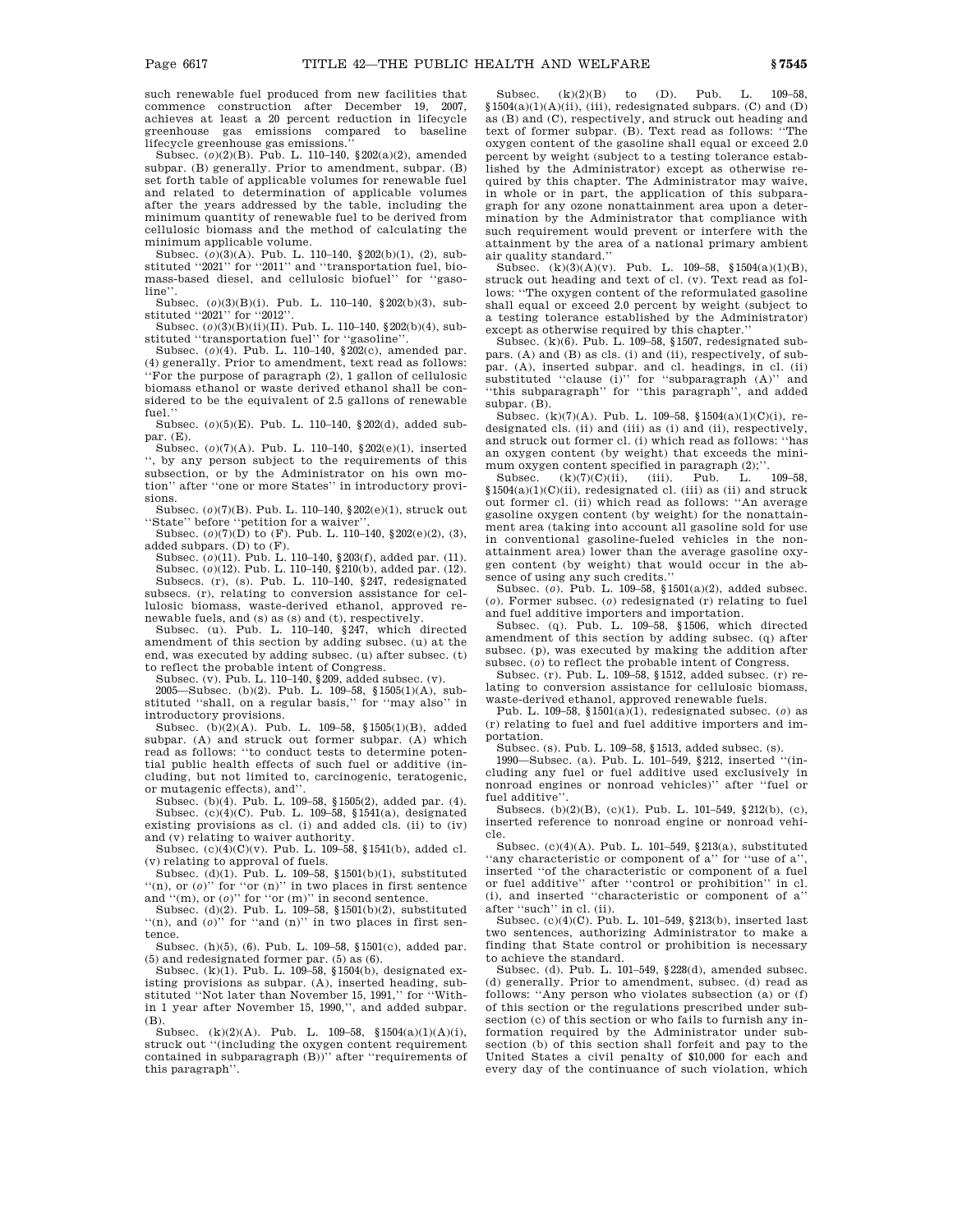shall accrue to the United States and be recovered in a civil suit in the name of the United States, brought in the district where such person has his principal office or in any district in which he does business. The Administrator may, upon application therefor, remit or mitigate any forfeiture provided for in this subsection and he shall have authority to determine the facts upon all such applications.''

Subsec. (f)(1). Pub. L. 101–549, §214(a), designated existing provisions as subpar. (A) and added subpar. (B).

Subsec. (f)(3). Pub. L. 101–549, §214(b), substituted reference to paragraph (1)(A) for reference to paragraph (1).

Subsec. (g). Pub. L. 101–549, §215, amended subsec. (g) generally, substituting present provisions for provisions which defined "gasoline", "refinery", and "small refinery'' and which limited Administrator's authority to require small refineries to reduce average lead content per gallon of gasoline.

Subsec. (h). Pub. L. 101–549, §216, added subsec. (h).

Subsec. (i). Pub. L. 101–549, §217, added subsec. (i).

Subsec. (j). Pub. L. 101–549, §218(a), added subsec. (j). Subsecs. (k) to (m). Pub. L. 101–549, §219, added subsecs. (k) to (m).

Subsec. (n). Pub. L. 101–549, §220, added subsec. (n). Subsec. (*o*). Pub. L. 101–549, §221, added subsec. (*o*).

1977—Subsec. (c)(1)(A). Pub. L. 95–95, §401(e), substituted ''if in the judgment of the Administrator any emission product of such fuel or fuel additive causes, or contributes, to air pollution which may reasonably be anticipated to endanger'' for ''if any emission products of such fuel or fuel additive will endanger''.

Subsec. (d). Pub. L. 95–95, §222(b), inserted ''or (f)'' after ''Any person who violates subsection (a)''.

Subsecs. (e), (f). Pub. L. 95–95, §222(a), added subsecs. (e) and (f).

Subsec. (f)(2). Pub. L. 95–190, §14(a)(73), inserted provision relating to waiver under par. (4) of this subsec., and struck out ''first'' before ''introduce''.

Subsec. (f)(4). Pub. L. 95–190, §14(a)(74), inserted provision relating to applicability of limitation specified under par. (2) of this subsection.

Subsec. (g). Pub. L. 95–95, §223, added subsec. (g).

1971—Subsec. (c)(3)(A). Pub. L. 92–157, §302(d), substituted ''purpose of obtaining'' for ''purpose of''.

Subsec. (d). Pub. L. 92–157, §302(e), substituted ''subsection (b)'' for ''subsection (c)'' where appearing the second time.

1970—Subsec. (a). Pub. L. 91–604, §9(a), substituted ''Administrator'' for ''Secretary'' as the registering authority, inserted references to fuel additives, and substituted the selling, offering for sale, and introduction into commerce of fuel or fuel additives, for the delivery for introduction into interstate commerce or delivery to another person who can reasonably be expected to deliver fuel into interstate commerce.

Subsec. (b). Pub. L. 91–604, §9(a), designated existing provisions as pars. (1) and (3), added par. (2), and substituted ''Administrator'' for ''Secretary'' wherever appearing.

Subsec. (c). Pub. L. 91–604, §9(a), substituted provisions covering the control or prohibition of offending fuels and fuel additives, for provisions covering trade secrets and substituted ''Administrator'' for ''Secretary'' wherever appearing.

Subsec. (d). Pub. L. 91–604, §9(a), inserted references to failure to obey regulations prescribed under subsec. (c) and failure to furnish information required by the Administrator under subsec. (c), increased the daily civil penalty from \$1,000 to \$10,000 and substituted ''Administrator" for "Secretary"

Subsec. (e). Pub. L. 91–604, §9(a), struck out subsec. (e) which directed the various United States Attorneys to prosecute for the recovery of forfeitures.

#### EFFECTIVE DATE OF 2007 AMENDMENT

Pub. L. 110–140, title II, §210(c), Dec. 19, 2007, 121 Stat. 1532, provided that: ''The amendments made by this title to section 211(*o*) of the Clean Air Act [42 U.S.C. 7545(*o*)] shall take effect January 1, 2009, except that the Administrator [of the Environmental Protection Agency] shall promulgate regulations to carry out such amendments not later than 1 year after the enactment of this Act [Dec. 19, 2007].''

Amendment by Pub. L. 110–140 effective on the date that is 1 day after Dec. 19, 2007, see section 1601 of Pub. L. 110–140, set out as an Effective Date note under section 1824 of Title 2, The Congress.

#### EFFECTIVE DATE OF 2005 AMENDMENT

Pub. L. 109–58, title XV, §1504(a)(2), Aug. 8, 2005, 119 Stat. 1077, provided that: ''The amendments made by paragraph (1) [amending this section] apply—

 $\widetilde{f}(A)$  in the case of a State that has received a waiver under section 209(b) of the Clean Air Act (42 U.S.C. 7543(b)), beginning on the date of enactment of this Act [Aug. 8, 2005]; and

''(B) in the case of any other State, beginning 270 days after the date of enactment of this Act [Aug. 8, 2005].''

#### EFFECTIVE DATE OF 1977 AMENDMENT

Amendment by Pub. L. 95–95 effective Aug. 7, 1977, except as otherwise expressly provided, see section 406(d) of Pub. L. 95–95, set out as a note under section 7401 of this title.

#### SAVINGS

Pub. L. 109–58, title XV, §1504(d), Aug. 8, 2005, 119 Stat. 1079, provided that:

''(1) IN GENERAL.—Nothing in this section [amending this section and enacting provisions set out as notes under this section] or any amendment made by this section affects or prejudices any legal claim or action with respect to regulations promulgated by the Administrator [of the Environmental Protection Agency] before the date of enactment of this Act [Aug. 8, 2005] regarding—

''(A) emissions of toxic air pollutants from motor vehicles; or

''(B) the adjustment of standards applicable to a specific refinery or importer made under those regulations.

''(2) ADJUSTMENT OF STANDARDS.—

''(A) APPLICABILITY.—The Administrator may apply any adjustments to the standards applicable to a refinery or importer under subparagraph (B)(iii)(I) of section  $211(k)(1)$  of the Clean Air Act  $[42 \tU.S.C.]$  $7545(k)(1)(B)(iii)(I)$  (as added by subsection  $(b)(2)$ ), except that—

''(i) the Administrator shall revise the adjustments to be based only on calendar years 1999 and 2000;

''(ii) any such adjustment shall not be made at a level below the average percentage of reductions of emissions of toxic air pollutants for reformulated gasoline supplied to PADD I during calendar years 1999 and 2000; and

''(iii) in the case of an adjustment based on toxic air pollutant emissions from reformulated gasoline significantly below the national annual average emissions of toxic air pollutants from all reformulated gasoline—

 $\sqrt{\text{I}}$  the Administrator may revise the adjustment to take account of the scope of the prohibition on methyl tertiary butyl ether imposed by a State; and

''(II) any such adjustment shall require the refiner or importer, to the maximum extent practicable, to maintain the reduction achieved during calendar years 1999 and 2000 in the average annual aggregate emissions of toxic air pollutants from reformulated gasoline produced or distributed by the refiner or importer.

# ENVIRONMENTAL AND RESOURCE CONSERVATION IMPACTS

Pub. L. 110–140, title II, §204, Dec. 19, 2007, 121 Stat. 1529, provided that:

''(a) IN GENERAL.—Not later than 3 years after the enactment of this section [Dec. 19, 2007] and every 3 years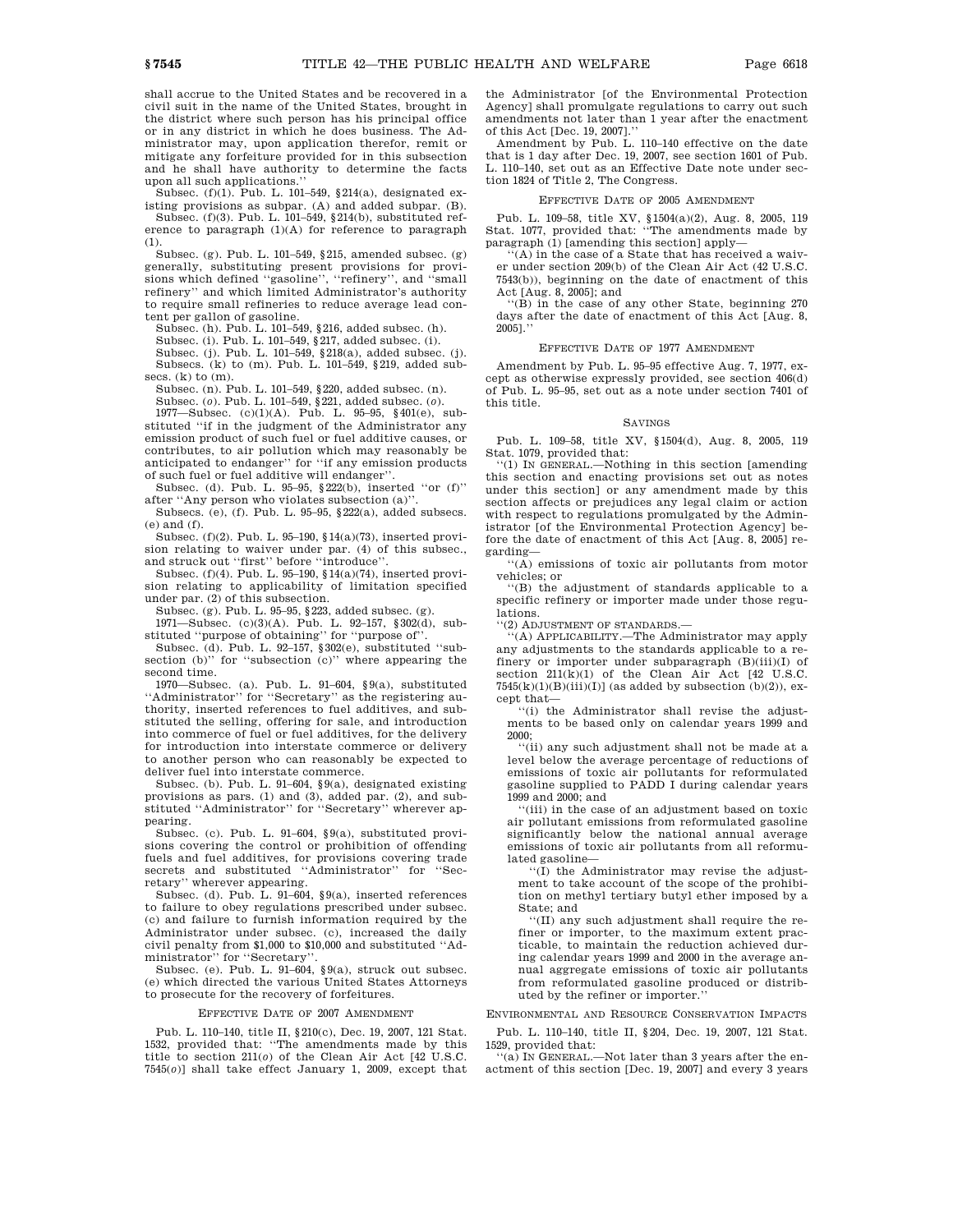thereafter, the Administrator of the Environmental Protection Agency, in consultation with the Secretary of Agriculture and the Secretary of Energy, shall assess and report to Congress on the impacts to date and likely future impacts of the requirements of section 211(*o*) of the Clean Air Act [42 U.S.C. 7545(*o*)] on the following:

''(1) Environmental issues, including air quality, effects on hypoxia, pesticides, sediment, nutrient and pathogen levels in waters, acreage and function of waters, and soil environmental quality.

''(2) Resource conservation issues, including soil conservation, water availability, and ecosystem health and biodiversity, including impacts on forests, grasslands, and wetlands.

''(3) The growth and use of cultivated invasive or noxious plants and their impacts on the environment and agriculture.

In advance of preparing the report required by this subsection, the Administrator may seek the views of the National Academy of Sciences or another appropriate independent research institute. The report shall include the annual volume of imported renewable fuels and feedstocks for renewable fuels, and the environmental impacts outside the United States of producing such fuels and feedstocks. The report required by this subsection shall include recommendations for actions to address any adverse impacts found.

''(b) EFFECT ON AIR QUALITY AND OTHER ENVIRON-MENTAL REQUIREMENTS.—Except as provided in section 211(*o*)(12) of the Clean Air Act [42 U.S.C. 7545(*o*)(12)], nothing in the amendments made by this title to section 211(*o*) of the Clean Air Act shall be construed as superseding, or limiting, any more environmentally protective requirement under the Clean Air Act [42 U.S.C. 7401 et seq.], or under any other provision of State or Federal law or regulation, including any environmental law or regulation.''

#### TRANSITION RULES

Pub. L. 110–140, title II, §210(a), Dec. 19, 2007, 121 Stat. 1532, provided that:

''(1) For calendar year 2008, transportation fuel sold or introduced into commerce in the United States (except in noncontiguous States or territories), that is produced from facilities that commence construction after the date of enactment of this Act [Dec. 19, 2007] shall be treated as renewable fuel within the meaning of section 211(*o*) of the Clean Air Act [42 U.S.C. 7545(*o*)] only if it achieves at least a 20 percent reduction in lifecycle greenhouse gas emissions compared to baseline lifecycle greenhouse gas emissions. For calendar years 2008 and 2009, any ethanol plant that is fired with natural gas, biomass, or any combination thereof is deemed to be in compliance with such 20 percent reduction requirement and with the 20 percent reduction requirement of section 211(*o*)(1) of the Clean Air Act. The terms used in this subsection shall have the same meaning as provided in the amendment made by this Act to section 211(*o*) of the Clean Air Act.

''(2) Until January 1, 2009, the Administrator of the Environmental Protection Agency shall implement section 211(*o*) of the Clean Air Act and the rules promulgated under that section in accordance with the provisions of that section as in effect before the enactment of this Act and in accordance with the rules promulgated before the enactment of this Act, except that for calendar year 2008, the number '9.0' shall be substituted for the number '5.4' in the table in section  $211(o)(2)(B)$ and in the corresponding rules promulgated to carry out those provisions. The Administrator is authorized to take such other actions as may be necessary to carry out this paragraph notwithstanding any other provision of law.''

#### SURVEY OF RENEWABLE FUEL MARKET

Pub. L. 109–58, title XV, §1501(d), Aug. 8, 2005, 119 Stat. 1075, provided that:

''(1) SURVEY AND REPORT.—Not later than December 1, 2006, and annually thereafter, the Administrator of the Environmental Protection Agency (in consultation with the Secretary [of Energy] acting through the Administrator of the Energy Information Administration) shall—

''(A) conduct, with respect to each conventional gasoline use area and each reformulated gasoline use area in each State, a survey to determine the market shares of—

''(i) conventional gasoline containing ethanol;

''(ii) reformulated gasoline containing ethanol;

''(iii) conventional gasoline containing renewable fuel; and

''(iv) reformulated gasoline containing renewable fuel; and

''(B) submit to Congress, and make publicly available, a report on the results of the survey under subparagraph (A).

''(2) RECORDKEEPING AND REPORTING REQUIREMENTS.— The Administrator of the Environmental Protection Agency (hereinafter in this subsection referred to as the 'Administrator') may require any refiner, blender, or importer to keep such records and make such reports as are necessary to ensure that the survey conducted under paragraph (1) is accurate. The Administrator, to avoid duplicative requirements, shall rely, to the extent practicable, on existing reporting and recordkeeping requirements and other information available to the Administrator including gasoline distribution patterns that include multistate use areas.

''(3) APPLICABLE LAW.—Activities carried out under this subsection shall be conducted in a manner designed to protect confidentiality of individual responses.''

#### FINDINGS

Pub. L. 109–58, title XV, §1502, Aug. 8, 2005, 119 Stat. 1076, provided that: ''Congress finds that—

'(1) since 1979, methyl tertiary butyl ether (hereinafter in this section referred to as 'MTBE') has been used nationwide at low levels in gasoline to replace lead as an octane booster or anti-knocking agent;

''(2) Public Law 101–549 (commonly known as the 'Clean Air Act Amendments of 1990') (42 U.S.C. 7401 et seq.) [see Tables for classification] established a fuel oxygenate standard under which reformulated gasoline must contain at least 2 percent oxygen by weight; and

''(3) the fuel industry responded to the fuel oxygenate standard established by Public Law 101–549 by making substantial investments in—

''(A) MTBE production capacity; and

''(B) systems to deliver MTBE-containing gasoline to the marketplace.''

#### CLAIMS FILED AFTER AUGUST 8, 2005

Pub. L. 109–58, title XV, §1503, Aug. 8, 2005, 119 Stat. 1076, provided that: ''Claims and legal actions filed after the date of enactment of this Act [Aug. 8, 2005] related to allegations involving actual or threatened contamination of methyl tertiary butyl ether (MTBE) may be removed to the appropriate United States district court.''

FINDINGS AND SENSE OF CONGRESS ON ETHANOL USAGE

Pub. L. 100–203, title I, §1508, Dec. 22, 1987, 101 Stat. 1330–29, provided that:

''(a) FINDINGS.—Congress finds that—

''(1) the United States is dependent for a large and growing share of its energy needs on the Middle East at a time when world petroleum reserves are declining;

 $\tilde{f}(2)$  the burning of gasoline causes pollution;

''(3) ethanol can be blended with gasoline to produce a cleaner source of fuel;

''(4) ethanol can be produced from grain, a renewable resource that is in considerable surplus in the United States;

''(5) the conversion of grain into ethanol would reduce farm program costs and grain surpluses; and